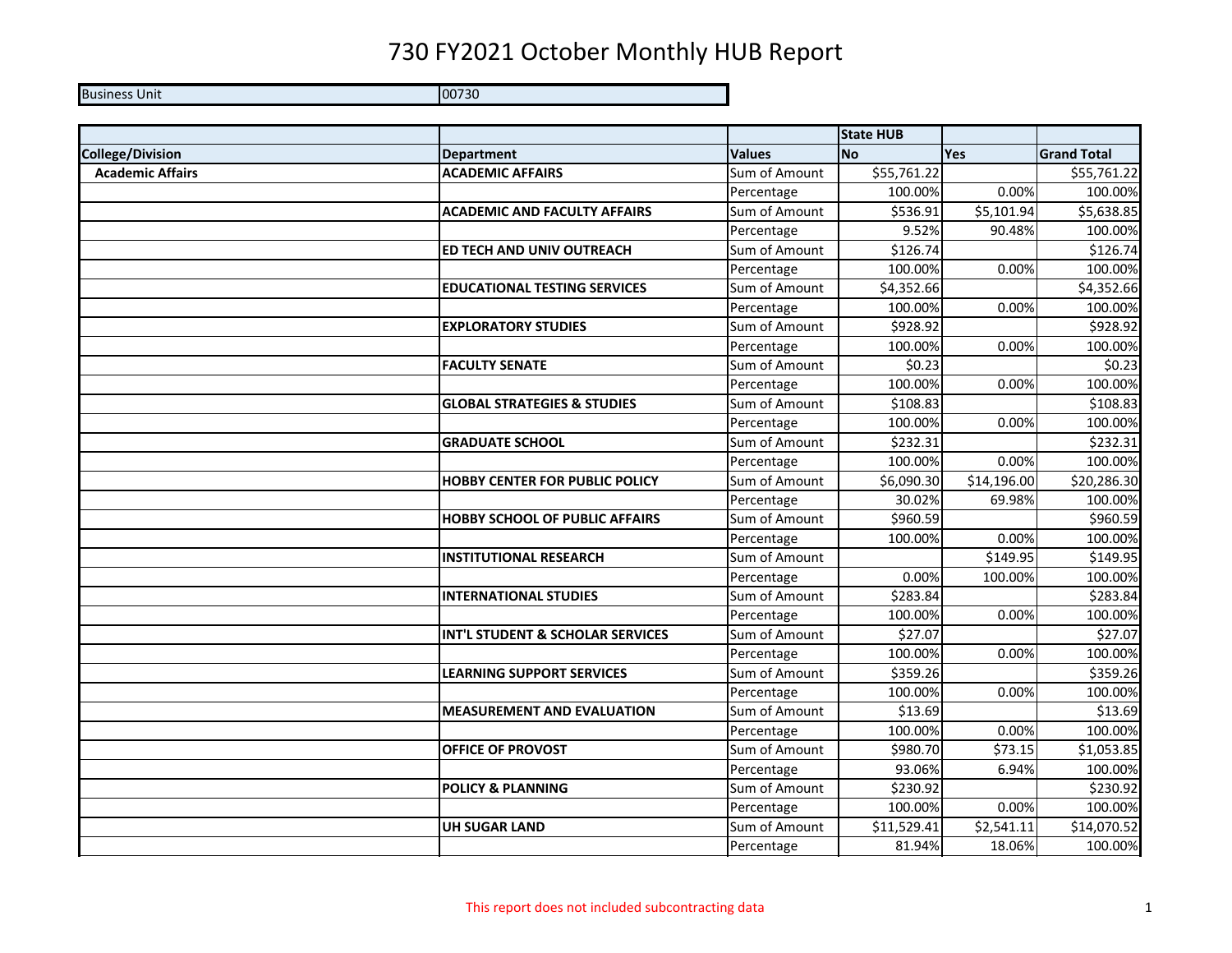| <b>Academic Affairs</b>               | UNDERGRADUATE ACADEMIC AFFAIRS       | Sum of Amount | \$243.32    |             | \$243.32     |
|---------------------------------------|--------------------------------------|---------------|-------------|-------------|--------------|
|                                       |                                      | Percentage    | 100.00%     | 0.00%       | 100.00%      |
|                                       | UNDERGRADUATE STUDENT SUCCESS        | Sum of Amount | \$336.41    |             | \$336.41     |
|                                       |                                      | Percentage    | 100.00%     | 0.00%       | 100.00%      |
|                                       | UNDERGRADUATE STUDENT SUCCESS CTR    | Sum of Amount | \$13.50     |             | \$13.50      |
|                                       |                                      | Percentage    | 100.00%     | 0.00%       | 100.00%      |
|                                       | <b>WRITING CENTER</b>                | Sum of Amount | \$153.66    |             | \$153.66     |
|                                       |                                      | Percentage    | 100.00%     | 0.00%       | 100.00%      |
| <b>Academic Affairs Sum of Amount</b> |                                      |               | \$83,270.49 | \$22,062.15 | \$105,332.64 |
| <b>Academic Affairs Percentage</b>    |                                      |               | 79.05%      | 20.95%      | 100.00%      |
| <b>Administration and Finance</b>     | <b>ADMINISTRATION &amp; FINANCE</b>  | Sum of Amount | \$27,251.88 | \$8,818.20  | \$36,070.08  |
|                                       |                                      | Percentage    | 75.55%      | 24.45%      | 100.00%      |
|                                       | <b>ASSOC VP FOR ADMINISTRATION</b>   | Sum of Amount | \$702.25    |             | \$702.25     |
|                                       |                                      | Percentage    | 100.00%     | 0.00%       | 100.00%      |
|                                       | <b>AUXILIARY SERVICES OPERATIONS</b> | Sum of Amount | \$4,120.38  | \$70.39     | \$4,190.77   |
|                                       |                                      | Percentage    | 98.32%      | 1.68%       | 100.00%      |
|                                       | <b>BUDGET</b>                        | Sum of Amount | \$1.79      |             | \$1.79       |
|                                       |                                      | Percentage    | 100.00%     | 0.00%       | 100.00%      |
|                                       | <b>BUSINESS SERVICES</b>             | Sum of Amount | \$282.08    | \$2,859.40  | \$3,141.48   |
|                                       |                                      | Percentage    | 8.98%       | 91.02%      | 100.00%      |
|                                       | <b>CAMPUS SAFETY ADMINISTRATION</b>  | Sum of Amount | \$42,996.97 | \$488.80    | \$43,485.77  |
|                                       |                                      | Percentage    | 98.88%      | 1.12%       | 100.00%      |
|                                       | <b>CAMPUS SAFETY SYSTEMS</b>         | Sum of Amount | \$2,774.90  |             | \$2,774.90   |
|                                       |                                      | Percentage    | 100.00%     | 0.00%       | 100.00%      |
|                                       | <b>CENTRAL FACILITY SERVICES</b>     | Sum of Amount | \$233.13    | \$514.94    | \$748.07     |
|                                       |                                      | Percentage    | 31.16%      | 68.84%      | 100.00%      |
|                                       | <b>CONTROLLER (PH)</b>               | Sum of Amount | \$14,388.28 | \$64.95     | \$14,453.23  |
|                                       |                                      | Percentage    | 99.55%      | 0.45%       | 100.00%      |
|                                       | <b>COUGAR CARD</b>                   | Sum of Amount | \$99,132.12 | \$2,745.29  | \$101,877.41 |
|                                       |                                      | Percentage    | 97.31%      | 2.69%       | 100.00%      |
|                                       | <b>CULLEN PERFORM HALL</b>           | Sum of Amount | \$2,264.12  | \$1,120.15  | \$3,384.27   |
|                                       |                                      | Percentage    | 66.90%      | 33.10%      | 100.00%      |
|                                       | <b>EMERGENCY MANAGEMENT</b>          | Sum of Amount |             | \$4,915.42  | \$4,915.42   |
|                                       |                                      | Percentage    | 0.00%       | 100.00%     | 100.00%      |
|                                       | <b>ENTERPRISE SYSTEMS</b>            | Sum of Amount | \$20,371.22 | \$51,676.69 | \$72,047.91  |
|                                       |                                      | Percentage    | 28.27%      | 71.73%      | 100.00%      |
|                                       | <b>ENV. HEALTH &amp; LIFE SAFETY</b> | Sum of Amount | \$1,778.28  | \$3,199.90  | \$4,978.18   |
|                                       |                                      | Percentage    | 35.72%      | 64.28%      | 100.00%      |
|                                       | <b>FACILITIES MANAGEMENT</b>         | Sum of Amount | \$13,056.96 | \$2,065.69  | \$15,122.65  |
|                                       |                                      | Percentage    | 86.34%      | 13.66%      | 100.00%      |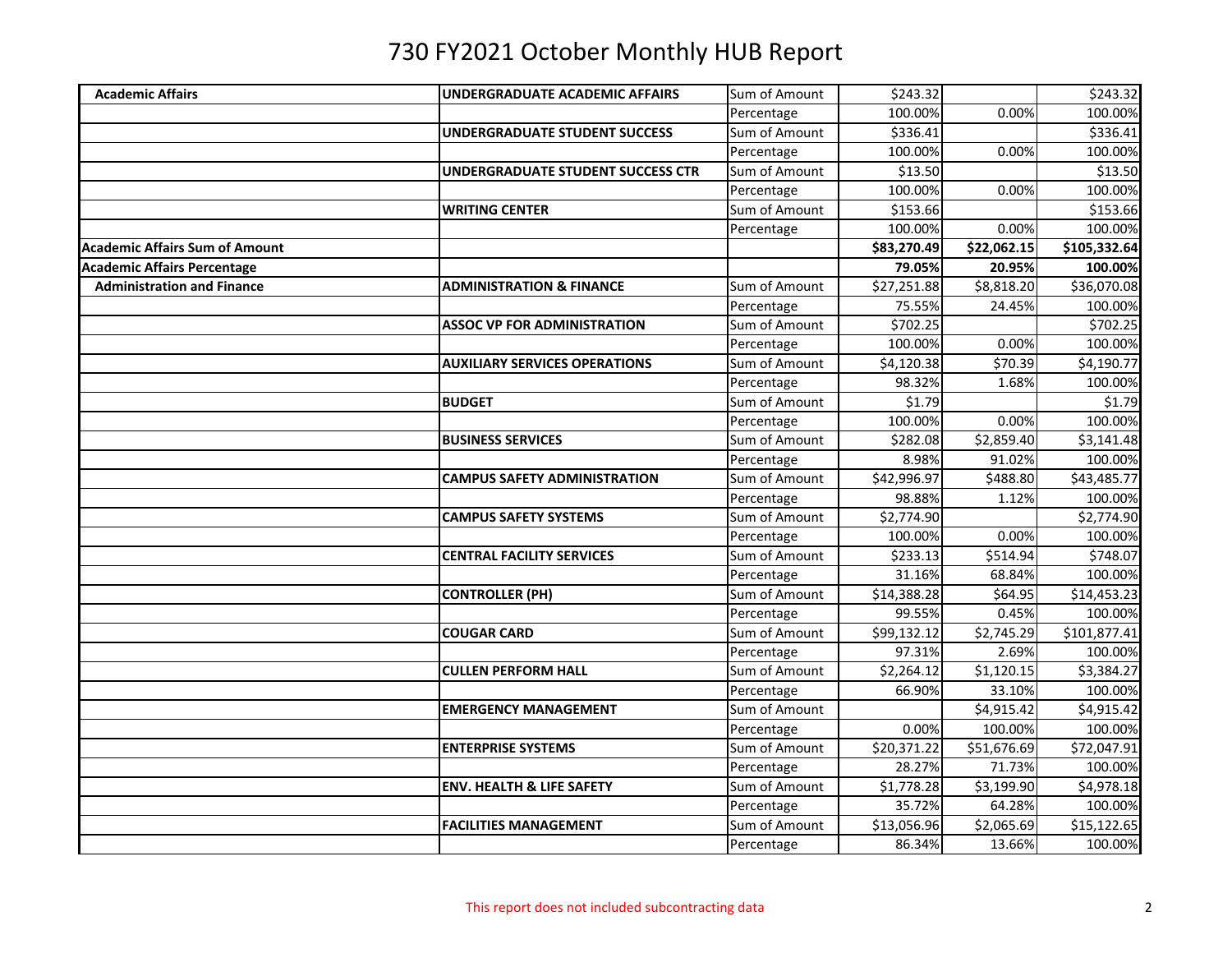| <b>Administration and Finance</b> | <b>FACILITIES OPERATION &amp; MAINT</b>   | Sum of Amount | \$66,953.26     | \$13,121.81 | \$80,075.07                  |
|-----------------------------------|-------------------------------------------|---------------|-----------------|-------------|------------------------------|
|                                   |                                           | Percentage    | 83.61%          | 16.39%      | 100.00%                      |
|                                   | <b>FACILITIES PLANNING &amp; CONSTRUC</b> | Sum of Amount | \$11,766,660.14 |             | \$366,086.02 \$12,132,746.16 |
|                                   |                                           | Percentage    | 96.98%          | 3.02%       | 100.00%                      |
|                                   | <b>FACILITIES/CONSTRUC MGMT ADMIN</b>     | Sum of Amount |                 | \$108.85    | \$108.85                     |
|                                   |                                           | Percentage    | 0.00%           | 100.00%     | 100.00%                      |
|                                   | <b>FIRE LIFE SAFETY SERVICES</b>          | Sum of Amount |                 | \$82.85     | \$82.85                      |
|                                   |                                           | Percentage    | 0.00%           | 100.00%     | 100.00%                      |
|                                   | <b>HOUSTON PUBLIC MEDIA</b>               | Sum of Amount | \$199,337.50    |             | \$199,337.50                 |
|                                   |                                           | Percentage    | 100.00%         | 0.00%       | 100.00%                      |
|                                   | <b>HUB PROGRAMS</b>                       | Sum of Amount |                 | \$33,000.00 | \$33,000.00                  |
|                                   |                                           | Percentage    | 0.00%           | 100.00%     | 100.00%                      |
|                                   | <b>HUMAN RESOURCES</b>                    | Sum of Amount | \$15,347.53     | \$2,200.00  | \$17,547.53                  |
|                                   |                                           | Percentage    | 87.46%          | 12.54%      | 100.00%                      |
|                                   | <b>INST - ADMINISTRATION</b>              | Sum of Amount | \$30,649.66     |             | \$30,649.66                  |
|                                   |                                           | Percentage    | 100.00%         | 0.00%       | 100.00%                      |
|                                   | <b>INST - BUSINESS SERVICES</b>           | Sum of Amount | \$199,742.70    |             | \$199,742.70                 |
|                                   |                                           | Percentage    | 100.00%         | 0.00%       | 100.00%                      |
|                                   | <b>INST - FINANCIAL ACCOUNTING</b>        | Sum of Amount |                 | \$177.80    | \$177.80                     |
|                                   |                                           | Percentage    | 0.00%           | 100.00%     | 100.00%                      |
|                                   | <b>INST - INFORMATION TECHNOLOGY</b>      | Sum of Amount | \$222,622.05    |             | \$222,622.05                 |
|                                   |                                           | Percentage    | 100.00%         | 0.00%       | 100.00%                      |
|                                   | <b>INSTITUTIONAL HUMAN RESOURCES</b>      | Sum of Amount | \$96,611.05     | \$425.10    | \$97,036.15                  |
|                                   |                                           | Percentage    | 99.56%          | 0.44%       | 100.00%                      |
|                                   | <b>KUHF RADIO</b>                         | Sum of Amount | \$28,202.52     | \$20,355.91 | \$48,558.43                  |
|                                   |                                           | Percentage    | 58.08%          | 41.92%      | 100.00%                      |
|                                   | <b>MINOR &amp; PLANNED PROJECTS</b>       | Sum of Amount | \$57,415.65     | \$7,343.34  | \$64,758.99                  |
|                                   |                                           | Percentage    | 88.66%          | 11.34%      | 100.00%                      |
|                                   | MINOR IN-HOUSE CONSTRUCTION               | Sum of Amount | \$1,068.80      | \$544.60    | \$1,613.40                   |
|                                   |                                           | Percentage    | 66.25%          | 33.75%      | 100.00%                      |
|                                   | OFFICE EQUAL OPPORTUNITY SRVS             | Sum of Amount | \$154.32        |             | \$154.32                     |
|                                   |                                           | Percentage    | 100.00%         | 0.00%       | 100.00%                      |
|                                   | <b>PARKING &amp; TRANS SERVICES</b>       | Sum of Amount | \$60,428.94     | \$51.68     | \$60,480.62                  |
|                                   |                                           | Percentage    | 99.91%          | 0.09%       | 100.00%                      |
|                                   | PHY PLANT-AUTOMOTIVE                      | Sum of Amount | \$864.27        | \$20,706.97 | \$21,571.24                  |
|                                   |                                           | Percentage    | 4.01%           | 95.99%      | 100.00%                      |
|                                   | <b>PHY PLANT-GROUNDS MAINT</b>            | Sum of Amount | \$1,747.54      |             | \$1,747.54                   |
|                                   |                                           | Percentage    | 100.00%         | 0.00%       | 100.00%                      |
|                                   | PHY PLANT-SOLID WASTE                     | Sum of Amount | \$4,291.77      | \$219.75    | \$4,511.52                   |
|                                   |                                           | Percentage    | 95.13%          | 4.87%       | 100.00%                      |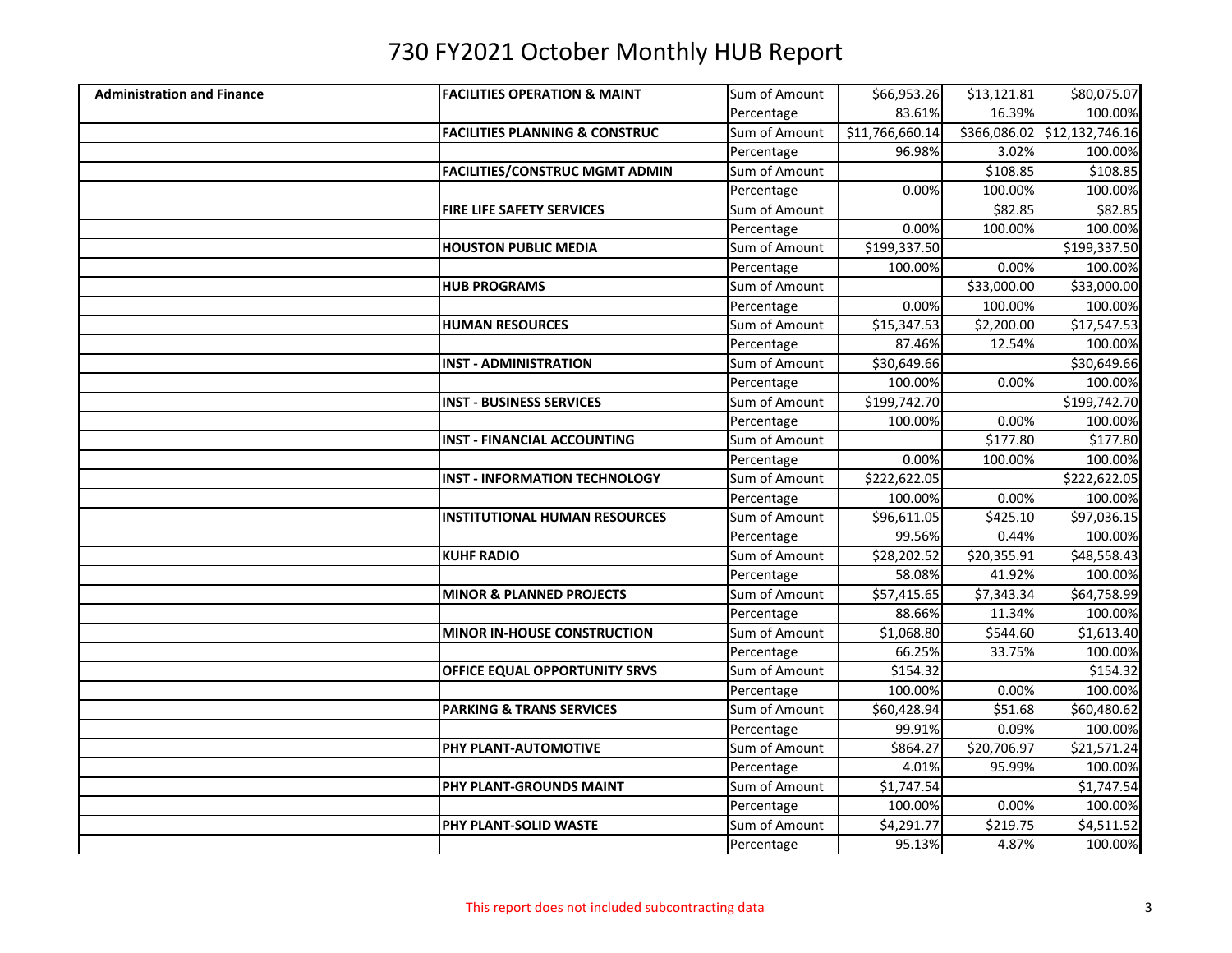| <b>Administration and Finance</b>               | PHYSICAL PLANT                           | Sum of Amount | \$79,295.33  | \$814,469.71 | \$893,765.04                                   |
|-------------------------------------------------|------------------------------------------|---------------|--------------|--------------|------------------------------------------------|
|                                                 |                                          | Percentage    | 8.87%        | 91.13%       | 100.00%                                        |
|                                                 | PLANNING                                 | Sum of Amount | \$54.99      |              | \$54.99                                        |
|                                                 |                                          | Percentage    | 100.00%      | 0.00%        | 100.00%                                        |
|                                                 | <b>POLICE</b>                            | Sum of Amount | \$20,361.35  | \$7,131.39   | \$27,492.74                                    |
|                                                 |                                          | Percentage    | 74.06%       | 25.94%       | 100.00%                                        |
|                                                 | <b>POSTAL SERVICES OPERATIONS</b>        | Sum of Amount | \$352.40     |              | \$352.40                                       |
|                                                 |                                          | Percentage    | 100.00%      | 0.00%        | 100.00%                                        |
|                                                 | <b>PRINTING OPERATIONS</b>               | Sum of Amount | \$15,866.75  |              | \$15,866.75                                    |
|                                                 |                                          | Percentage    | 100.00%      | 0.00%        | 100.00%                                        |
|                                                 | <b>PUBLIC ART</b>                        | Sum of Amount | \$25,723.31  | \$953.47     | \$26,676.78                                    |
|                                                 |                                          | Percentage    | 96.43%       | 3.57%        | 100.00%                                        |
|                                                 | <b>PURCHASED UTILITIES</b>               | Sum of Amount | \$22.39      |              | \$22.39                                        |
|                                                 |                                          | Percentage    | 100.00%      | 0.00%        | 100.00%                                        |
|                                                 | <b>RISK MANAGEMENT</b>                   | Sum of Amount | \$135.47     |              | \$135.47                                       |
|                                                 |                                          | Percentage    | 100.00%      | 0.00%        | 100.00%                                        |
|                                                 | <b>SERVICE LEVEL AGREEMENT</b>           | Sum of Amount | \$15,371.78  | \$1,910.66   | \$17,282.44                                    |
|                                                 |                                          | Percentage    | 88.94%       | 11.06%       | 100.00%                                        |
|                                                 | <b>STUDENT BUSINESS SERVICES</b>         | Sum of Amount | \$18,615.48  | \$2,291.94   | \$20,907.42                                    |
|                                                 |                                          | Percentage    | 89.04%       | 10.96%       | 100.00%                                        |
|                                                 | <b>TECHNOLOGY SERVICES &amp; SUPPORT</b> | Sum of Amount | \$557,444.02 | \$127,081.60 | \$684,525.62                                   |
|                                                 |                                          | Percentage    | 81.44%       | 18.56%       | 100.00%                                        |
|                                                 | <b>TV PUBLIC BROADCASTING</b>            | Sum of Amount | \$97,617.84  | \$14,264.56  | \$111,882.40                                   |
|                                                 |                                          | Percentage    | 87.25%       | 12.75%       | 100.00%                                        |
|                                                 | UIT BUSINESS SERVICES                    | Sum of Amount | \$30.90      | \$6,440.57   | \$6,471.47                                     |
|                                                 |                                          | Percentage    | 0.48%        | 99.52%       | 100.00%                                        |
|                                                 | UIT EXTERNALLY FUNDED PROJECTS           | Sum of Amount | \$110,086.95 | \$24,487.90  | \$134,574.85                                   |
|                                                 |                                          | Percentage    | 81.80%       | 18.20%       | 100.00%                                        |
|                                                 | <b>UIT SECURITY</b>                      | Sum of Amount | \$113.00     |              | \$113.00                                       |
|                                                 |                                          | Percentage    | 100.00%      | 0.00%        | 100.00%                                        |
|                                                 | <b>UNIV PROP SERV OPERATIONS</b>         | Sum of Amount | \$187,428.22 |              | \$187,428.22                                   |
|                                                 |                                          | Percentage    | 100.00%      | 0.00%        | 100.00%                                        |
|                                                 | UNIVERSITY INFORMATION TECH              | Sum of Amount | \$6,993.19   | \$587.44     | \$7,580.63                                     |
|                                                 |                                          | Percentage    | 92.25%       | 7.75%        | 100.00%                                        |
| <b>Administration and Finance Sum of Amount</b> |                                          |               |              |              | \$14,116,965.43 \$1,542,583.74 \$15,659,549.17 |
| <b>Administration and Finance Percentage</b>    |                                          |               | 90.15%       | 9.85%        | 100.00%                                        |
| Architecture                                    | DEAN, G D HINES ARCH & DESIGN            | Sum of Amount | \$17,157.93  | \$5,727.24   | \$22,885.17                                    |
|                                                 |                                          | Percentage    | 74.97%       | 25.03%       | 100.00%                                        |
| <b>Architecture Sum of Amount</b>               |                                          |               | \$17,157.93  | \$5,727.24   | \$22,885.17                                    |
| <b>Architecture Percentage</b>                  |                                          |               | 74.97%       | 25.03%       | 100.00%                                        |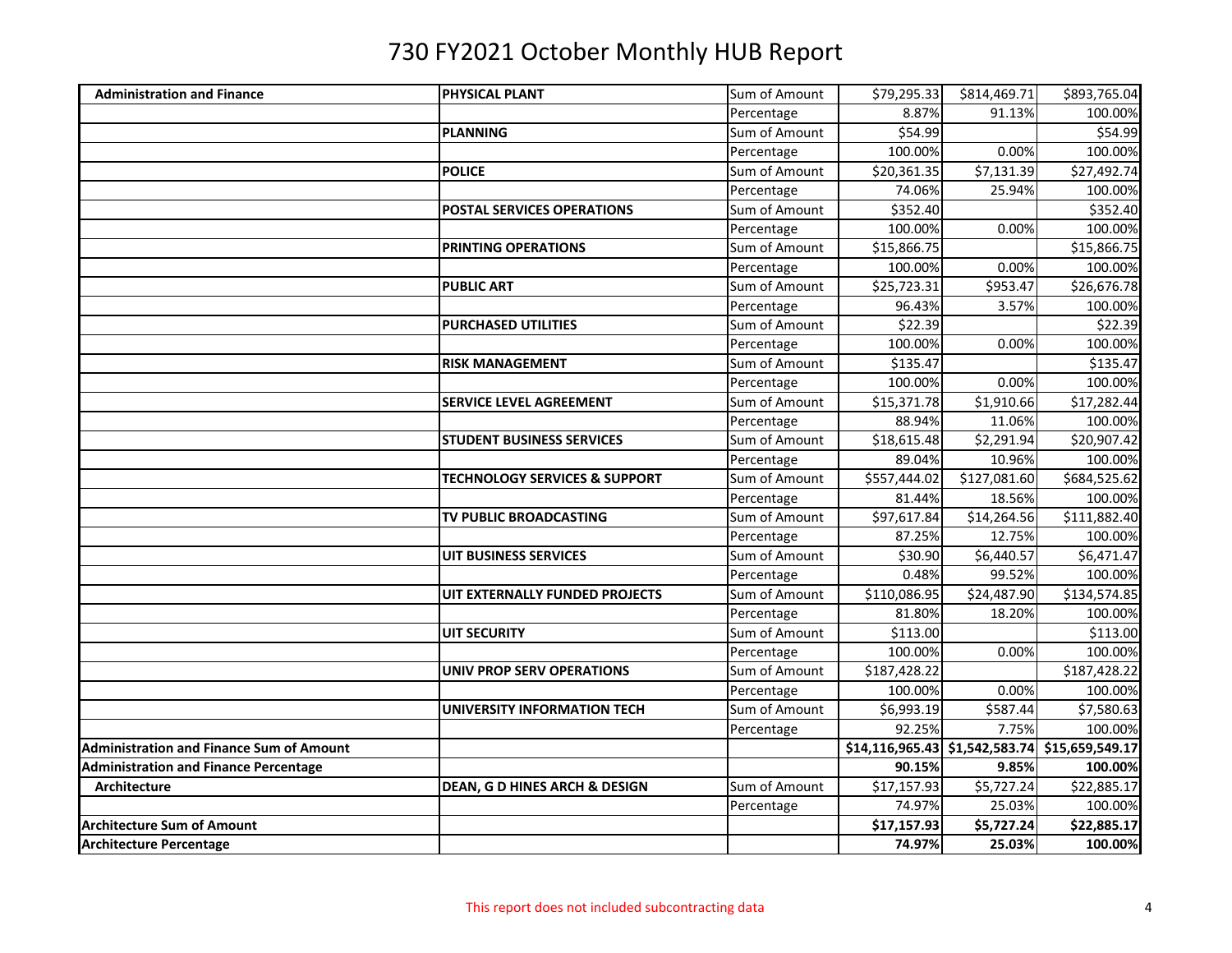| <b>Business Administration</b>               | <b>ACCOUNTANCY AND TAXATION</b>       | Sum of Amount | \$1,897.51             |                         | \$1,897.51   |
|----------------------------------------------|---------------------------------------|---------------|------------------------|-------------------------|--------------|
|                                              |                                       | Percentage    | 100.00%                | 0.00%                   | 100.00%      |
|                                              | <b>ACCOUNTING CERTIFICATE PROGRAM</b> | Sum of Amount | \$287.03               | $-548.22$               | \$238.81     |
|                                              |                                       | Percentage    | 120.19%                | $-20.19%$               | 100.00%      |
|                                              | <b>BAUER CAREER SERVICES CTR</b>      | Sum of Amount | \$31,423.19            | \$2,090.00              | \$33,513.19  |
|                                              |                                       | Percentage    | 93.76%                 | 6.24%                   | 100.00%      |
|                                              | <b>BAUER COMMUNICATIONS</b>           | Sum of Amount | \$29,755.00            | \$7,826.91              | \$37,581.91  |
|                                              |                                       | Percentage    | 79.17%                 | 20.83%                  | 100.00%      |
|                                              | <b>BAUER DIVISION OF TECHNOLOGY</b>   | Sum of Amount | \$6,000.00             | \$562.50                | \$6,562.50   |
|                                              |                                       | Percentage    | 91.43%                 | 8.57%                   | 100.00%      |
|                                              | <b>BAUER EXTERNAL RELATIONS DEPT</b>  | Sum of Amount | \$109.98               |                         | \$109.98     |
|                                              |                                       | Percentage    | 100.00%                | 0.00%                   | 100.00%      |
|                                              | <b>BAUER GRADUATEPROFESSIONALPRGS</b> | Sum of Amount | \$62,525.55            |                         | \$62,525.55  |
|                                              |                                       | Percentage    | 100.00%                | 0.00%                   | 100.00%      |
|                                              | <b>CTR FOR EXECUTIVE DEVELOPMENT</b>  | Sum of Amount | \$450.00               |                         | \$450.00     |
|                                              |                                       | Percentage    | 100.00%                | 0.00%                   | 100.00%      |
|                                              | <b>DEAN'S OFFICE BAUER COLLEGE</b>    | Sum of Amount | \$51,277.55            | \$11,491.86             | \$62,769.41  |
|                                              |                                       | Percentage    | 81.69%                 | 18.31%                  | 100.00%      |
|                                              | <b>DECISION AND INFORMATION SCIEN</b> | Sum of Amount | \$792.45               |                         | \$792.45     |
|                                              |                                       | Percentage    | 100.00%                | 0.00%                   | 100.00%      |
|                                              | <b>EXECUTIVE DEGREE PROGRAMS</b>      | Sum of Amount | \$11,526.75            | \$1,602.50              | \$13,129.25  |
|                                              |                                       | Percentage    | 87.79%                 | 12.21%                  | 100.00%      |
|                                              | <b>FINANCE DEPARTMENT</b>             | Sum of Amount | \$6,555.92             | $\overline{$}10,350.00$ | \$16,905.92  |
|                                              |                                       | Percentage    | 38.78%                 | 61.22%                  | 100.00%      |
|                                              | <b>MANAGEMENT DEPARTMENT</b>          | Sum of Amount | \$811.94               | \$188.23                | \$1,000.17   |
|                                              |                                       | Percentage    | 81.18%                 | 18.82%                  | 100.00%      |
|                                              | <b>MARKETING DEPARTMENT</b>           | Sum of Amount | $\overline{51,}137.24$ | \$113.92                | \$1,251.16   |
|                                              |                                       | Percentage    | 90.89%                 | 9.11%                   | 100.00%      |
|                                              | <b>SALES EXCELLENCE INSTITUTE</b>     | Sum of Amount | \$294.37               | \$1,565.01              | \$1,859.38   |
|                                              |                                       | Percentage    | 15.83%                 | 84.17%                  | 100.00%      |
|                                              | <b>SMALL BUSINESS DEV CENTER</b>      | Sum of Amount | \$135,020.86           | \$25,006.65             | \$160,027.51 |
|                                              |                                       | Percentage    | 84.37%                 | 15.63%                  | 100.00%      |
|                                              | <b>UNDERGRAD BUSINESS PROG</b>        | Sum of Amount | \$168.64               |                         | \$168.64     |
|                                              |                                       | Percentage    | 100.00%                | 0.00%                   | 100.00%      |
|                                              | <b>WOLFF CTR FOR ENTREPRENEURSHIP</b> | Sum of Amount | \$3,636.32             | \$3,939.52              | \$7,575.84   |
|                                              |                                       | Percentage    | 48.00%                 | 52.00%                  | 100.00%      |
| <b>Business Administration Sum of Amount</b> |                                       |               | \$343,670.30           | \$64,688.88             | \$408,359.18 |
| <b>Business Administration Percentage</b>    |                                       |               | 84.16%                 | 15.84%                  | 100.00%      |
| <b>Chancellor/President</b>                  | <b>BASEBALL</b>                       | Sum of Amount | \$34,967.48            | \$159.50                | \$35,126.98  |
|                                              |                                       | Percentage    | 99.55%                 | 0.45%                   | 100.00%      |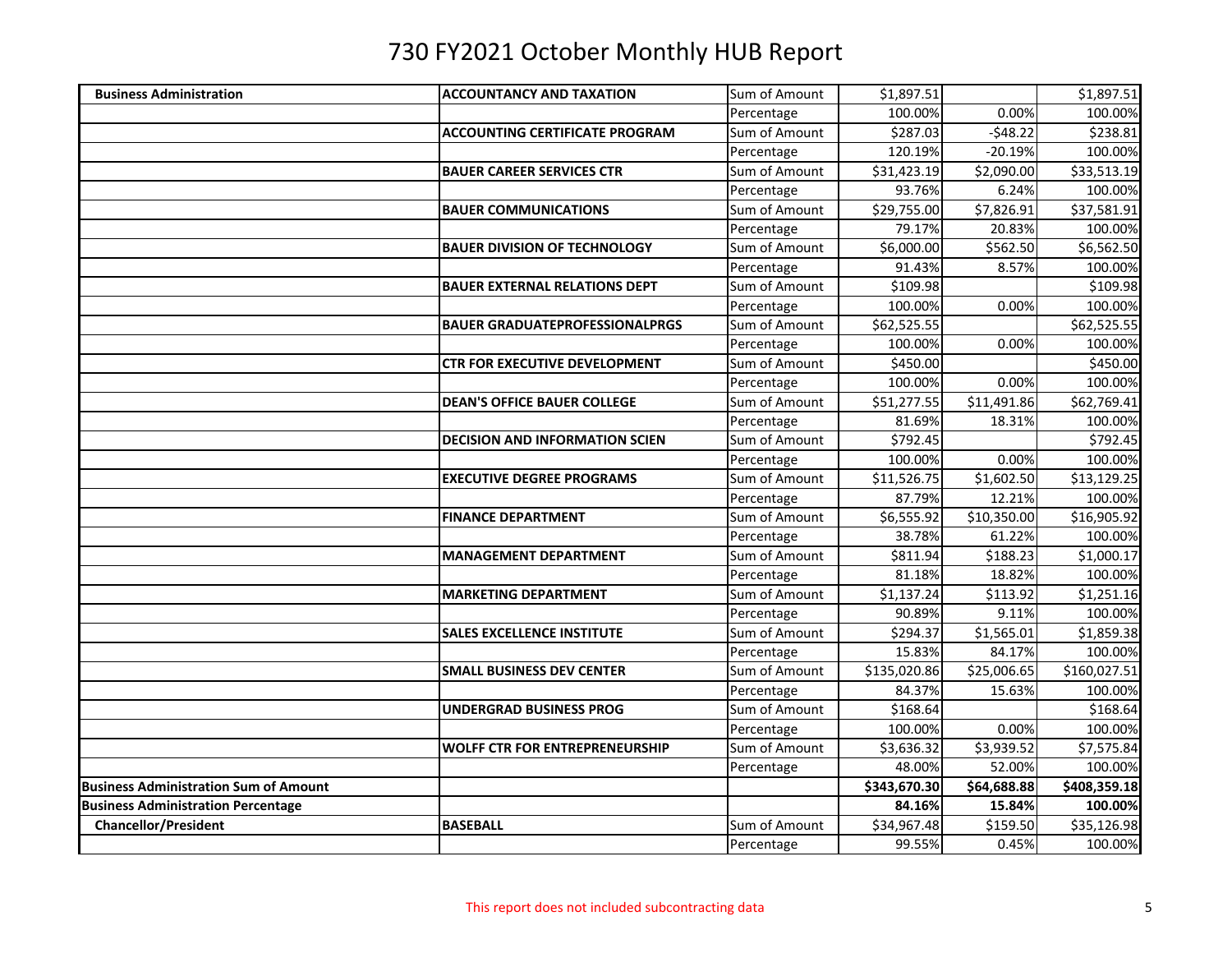| <b>Chancellor/President</b>               | <b>COMPLIANCE</b>                         | Sum of Amount | \$189.08       |             | \$189.08       |
|-------------------------------------------|-------------------------------------------|---------------|----------------|-------------|----------------|
|                                           |                                           | Percentage    | 100.00%        | 0.00%       | 100.00%        |
|                                           | <b>FOOTBALL</b>                           | Sum of Amount | \$239,993.02   | \$11,576.44 | \$251,569.46   |
|                                           |                                           | Percentage    | 95.40%         | 4.60%       | 100.00%        |
|                                           | <b>INTERCOLLEGIATE ATHLETICS</b>          | Sum of Amount | \$911,042.31   | \$48,200.37 | \$959,242.68   |
|                                           |                                           | Percentage    | 94.98%         | 5.02%       | 100.00%        |
|                                           | <b>MEN'S BASKETBALL</b>                   | Sum of Amount | \$39,503.10    | \$5,687.50  | \$45,190.60    |
|                                           |                                           | Percentage    | 87.41%         | 12.59%      | 100.00%        |
|                                           | <b>MEN'S GOLF</b>                         | Sum of Amount | \$1,842.03     |             | \$1,842.03     |
|                                           |                                           | Percentage    | 100.00%        | 0.00%       | 100.00%        |
|                                           | <b>MEN'S TRACK AND FIELD</b>              | Sum of Amount | \$23,398.51    |             | \$23,398.51    |
|                                           |                                           | Percentage    | 100.00%        | 0.00%       | 100.00%        |
|                                           | <b>NEIGHBORHOOD &amp; STRATEGIC INITI</b> | Sum of Amount | \$375.44       |             | \$375.44       |
|                                           |                                           | Percentage    | 100.00%        | 0.00%       | 100.00%        |
|                                           | OFF OF PROTOCOL SPECIAL EVENTS            | Sum of Amount | \$4,170.33     |             | \$4,170.33     |
|                                           |                                           | Percentage    | 100.00%        | 0.00%       | 100.00%        |
|                                           | <b>PRESIDENT</b>                          | Sum of Amount | \$5,168.81     | \$178.11    | \$5,346.92     |
|                                           |                                           | Percentage    | 96.67%         | 3.33%       | 100.00%        |
|                                           | <b>UH ENERGY</b>                          | Sum of Amount | \$53,579.85    |             | \$53,579.85    |
|                                           |                                           | Percentage    | 100.00%        | 0.00%       | 100.00%        |
|                                           | <b>WOMEN'S BASKETBALL</b>                 | Sum of Amount | \$36,196.96    | \$395.19    | \$36,592.15    |
|                                           |                                           | Percentage    | 98.92%         | 1.08%       | 100.00%        |
|                                           | <b>WOMEN'S GOLF</b>                       | Sum of Amount | \$517.32       | \$220.21    | \$737.53       |
|                                           |                                           | Percentage    | 70.14%         | 29.86%      | 100.00%        |
|                                           | <b>WOMEN'S SOCCER</b>                     | Sum of Amount | \$1,889.42     | \$977.00    | \$2,866.42     |
|                                           |                                           | Percentage    | 65.92%         | 34.08%      | 100.00%        |
|                                           | <b>WOMEN'S SOFTBALL</b>                   | Sum of Amount | \$20,356.17    | \$60.00     | \$20,416.17    |
|                                           |                                           | Percentage    | 99.71%         | 0.29%       | 100.00%        |
|                                           | <b>WOMEN'S SWIMMING &amp; DIVING</b>      | Sum of Amount | \$2,088.46     |             | \$2,088.46     |
|                                           |                                           | Percentage    | 100.00%        | 0.00%       | 100.00%        |
|                                           | <b>WOMEN'S TENNIS</b>                     | Sum of Amount | \$1,836.84     |             | \$1,836.84     |
|                                           |                                           | Percentage    | 100.00%        | 0.00%       | 100.00%        |
|                                           | <b>WOMEN'S VOLLEYBALL</b>                 | Sum of Amount | \$10,326.71    | \$21.75     | \$10,348.46    |
|                                           |                                           | Percentage    | 99.79%         | 0.21%       | 100.00%        |
| <b>Chancellor/President Sum of Amount</b> |                                           |               | \$1,387,441.84 | \$67,476.07 | \$1,454,917.91 |
| <b>Chancellor/President Percentage</b>    |                                           |               | 95.36%         | 4.64%       | 100.00%        |
| <b>College of Medicine</b>                | <b>BIOMEDICAL SCIENCES</b>                | Sum of Amount | \$81,655.08    | \$823.86    | \$82,478.94    |
|                                           |                                           | Percentage    | 99.00%         | 1.00%       | 100.00%        |
|                                           | <b>CLINICAL SCIENCES</b>                  | Sum of Amount | \$416.00       |             | \$416.00       |
|                                           |                                           | Percentage    | 100.00%        | 0.00%       | 100.00%        |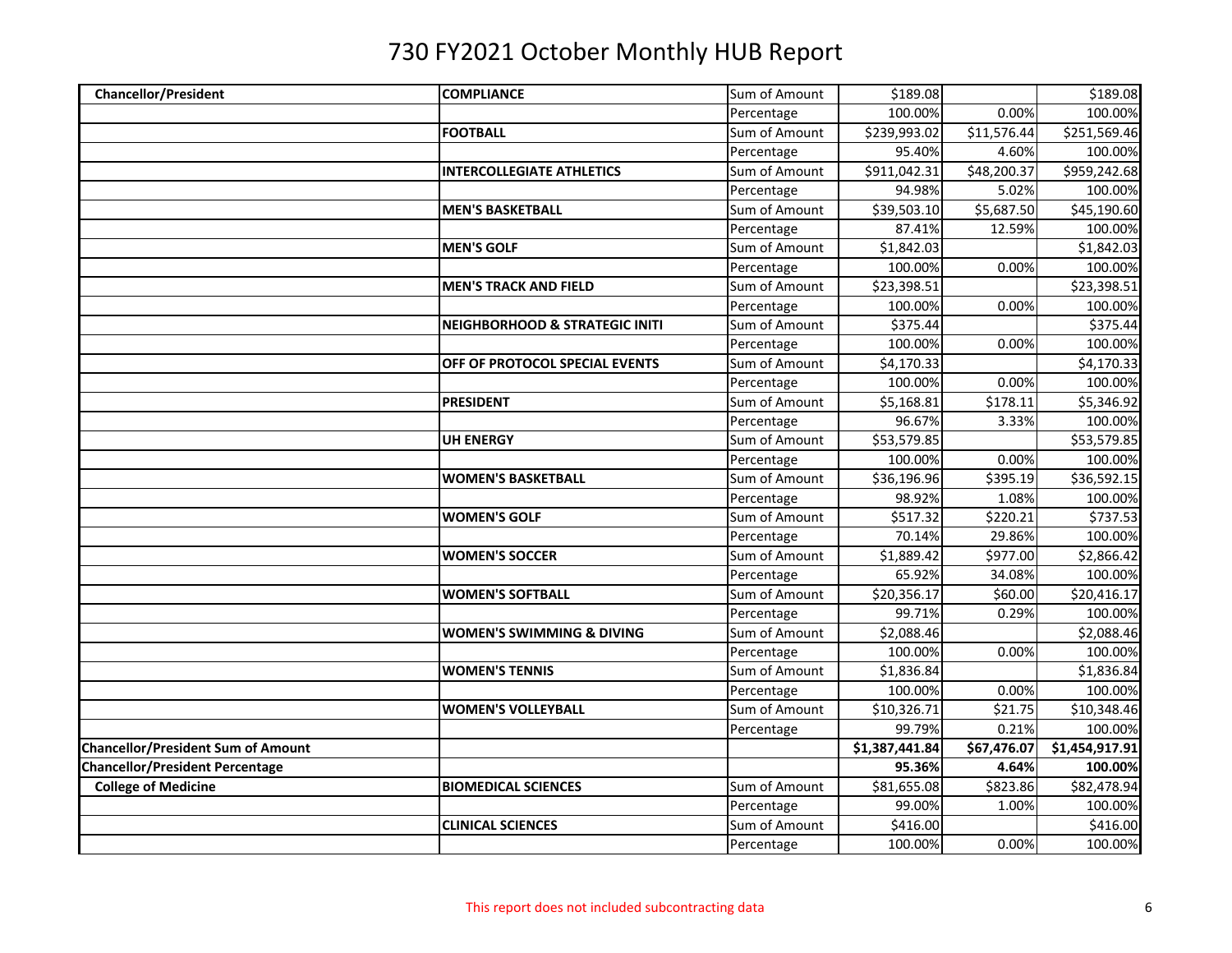| <b>College of Medicine</b>               | <b>COMMUNITY HEALTH</b>                  | Sum of Amount |              | \$4,674.25               | \$4,674.25   |
|------------------------------------------|------------------------------------------|---------------|--------------|--------------------------|--------------|
|                                          |                                          | Percentage    | 0.00%        | 100.00%                  | 100.00%      |
|                                          | <b>HEALTH SYST &amp; POPULATIONS SCI</b> | Sum of Amount | \$1,479.00   |                          | \$1,479.00   |
|                                          |                                          | Percentage    | 100.00%      | 0.00%                    | 100.00%      |
|                                          | <b>MEDICAL EDUCATION</b>                 | Sum of Amount | \$9,304.65   | \$6,325.11               | \$15,629.76  |
|                                          |                                          | Percentage    | 59.53%       | 40.47%                   | 100.00%      |
|                                          | OFFICE OF THE DEAN                       | Sum of Amount | \$66,325.89  | \$1,949.69               | \$68,275.58  |
|                                          |                                          | Percentage    | 97.14%       | 2.86%                    | 100.00%      |
|                                          | <b>STU AFF ADMISSIONS &amp; OUTREACH</b> | Sum of Amount | \$588.10     | \$2,040.22               | \$2,628.32   |
|                                          |                                          | Percentage    | 22.38%       | 77.62%                   | 100.00%      |
| <b>College of Medicine Sum of Amount</b> |                                          |               | \$159,768.72 | \$15,813.13              | \$175,581.85 |
| <b>College of Medicine Percentage</b>    |                                          |               | 90.99%       | 9.01%                    | 100.00%      |
| <b>College of Nursing</b>                | <b>DEANS OFFICE - COLLEG OF NURSI</b>    | Sum of Amount | \$5,582.48   | \$6,765.27               | \$12,347.75  |
|                                          |                                          | Percentage    | 45.21%       | 54.79%                   | 100.00%      |
| <b>College of Nursing Sum of Amount</b>  |                                          |               | \$5,582.48   | \$6,765.27               | \$12,347.75  |
| <b>College of Nursing Percentage</b>     |                                          |               | 45.21%       | 54.79%                   | 100.00%      |
| <b>College of the Arts</b>               | <b>ART</b>                               | Sum of Amount | \$16,638.37  | \$96,939.62              | \$113,577.99 |
|                                          |                                          | Percentage    | 14.65%       | 85.35%                   | 100.00%      |
|                                          | <b>BAND</b>                              | Sum of Amount | \$19,524.27  |                          | \$19,524.27  |
|                                          |                                          | Percentage    | 100.00%      | 0.00%                    | 100.00%      |
|                                          | <b>BLAFFER GALLERY</b>                   | Sum of Amount | \$26,695.17  | \$503.76                 | \$27,198.93  |
|                                          |                                          | Percentage    | 98.15%       | 1.85%                    | 100.00%      |
|                                          | <b>CWMCA CENTER FOR THE ARTS</b>         | Sum of Amount | \$156.69     |                          | \$156.69     |
|                                          |                                          | Percentage    | 100.00%      | 0.00%                    | 100.00%      |
|                                          | <b>DEAN OFFIC THE COLLEGE OF ARTS</b>    | Sum of Amount | \$4,380.46   | \$1,763.16               | \$6,143.62   |
|                                          |                                          | Percentage    | 71.30%       | 28.70%                   | 100.00%      |
|                                          | <b>MUSIC</b>                             | Sum of Amount | \$45,277.68  | \$2,286.28               | \$47,563.96  |
|                                          |                                          | Percentage    | 95.19%       | 4.81%                    | 100.00%      |
|                                          | THEATER                                  | Sum of Amount | \$6,631.61   | \$164.74                 | \$6,796.35   |
|                                          |                                          | Percentage    | 97.58%       | 2.42%                    | 100.00%      |
| <b>College of the Arts Sum of Amount</b> |                                          |               | \$119,304.25 | $\overline{$}101,657.56$ | \$220,961.81 |
| <b>College of the Arts Percentage</b>    |                                          |               | 53.99%       | 46.01%                   | 100.00%      |
| <b>Education</b>                         | <b>ASIAN AMERICAN STUDIES</b>            | Sum of Amount | \$7,755.24   |                          | \$7,755.24   |
|                                          |                                          | Percentage    | 100.00%      | 0.00%                    | 100.00%      |
|                                          | <b>CHARTER SCHOOL</b>                    | Sum of Amount | \$3,367.54   | \$7,883.20               | \$11,250.74  |
|                                          |                                          | Percentage    | 29.93%       | 70.07%                   | 100.00%      |
|                                          | <b>CURRICULUM AND INSTRUCTION</b>        | Sum of Amount | \$10,254.61  | \$671.76                 | \$10,926.37  |
|                                          |                                          | Percentage    | 93.85%       | 6.15%                    | 100.00%      |
|                                          | <b>DEAN, EDUCATION</b>                   | Sum of Amount | \$2,099.95   | \$2,375.16               | \$4,475.11   |
|                                          |                                          | Percentage    | 46.93%       | 53.07%                   | 100.00%      |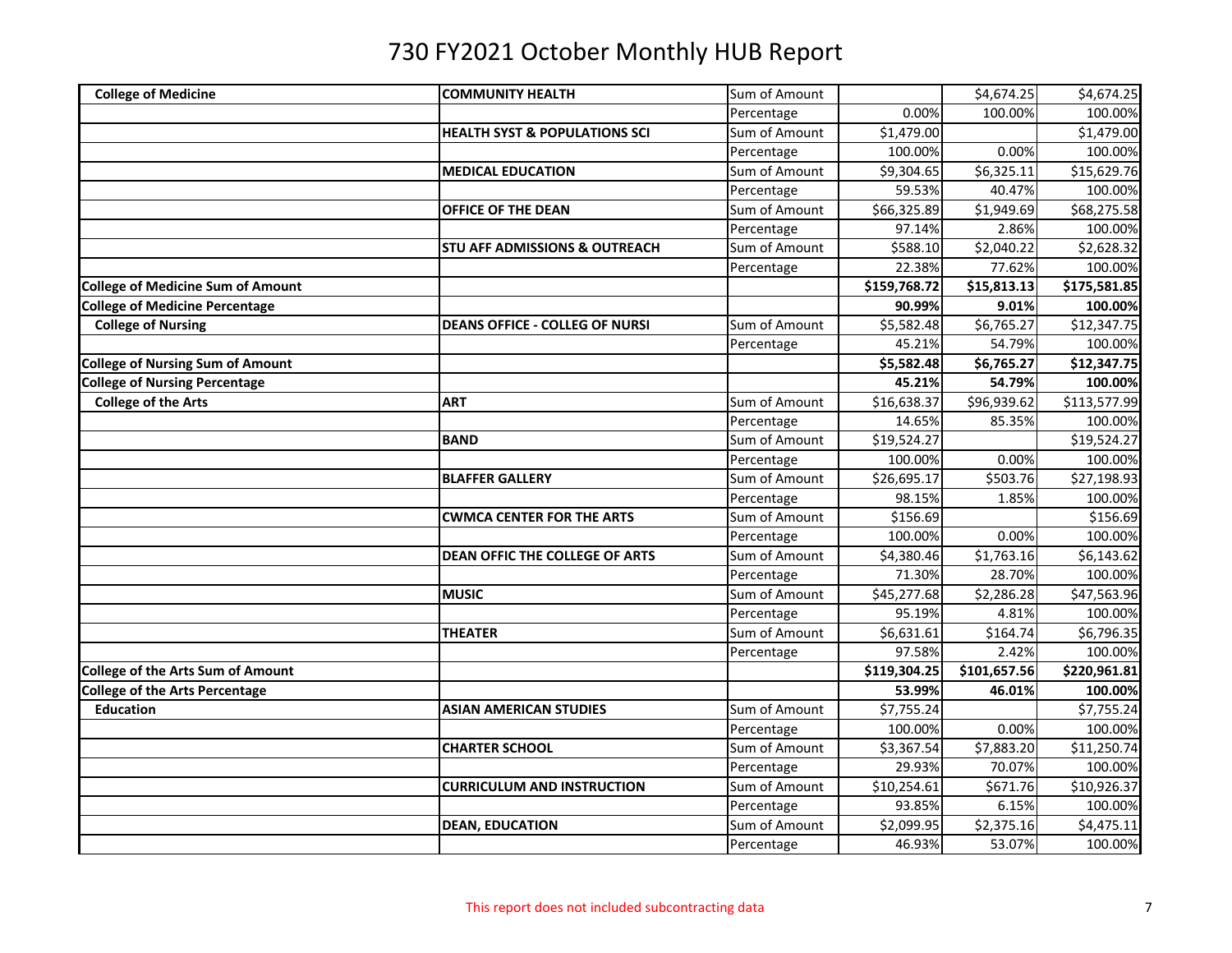| <b>Education</b>                       | ED LEADERSHIP & POLICY STUDIES          | Sum of Amount | \$6,733.24   | \$3,980.10  | \$10,713.34  |
|----------------------------------------|-----------------------------------------|---------------|--------------|-------------|--------------|
|                                        |                                         | Percentage    | 62.85%       | 37.15%      | 100.00%      |
|                                        | PSYCH, HLTH & LEARNING SCIENCE          | Sum of Amount | \$7,141.38   |             | \$7,141.38   |
|                                        |                                         | Percentage    | 100.00%      | 0.00%       | 100.00%      |
| <b>Education Sum of Amount</b>         |                                         |               | \$37,351.96  | \$14,910.22 | \$52,262.18  |
| <b>Education Percentage</b>            |                                         |               | 71.47%       | 28.53%      | 100.00%      |
| <b>Engineering</b>                     | <b>BIOMEDICAL ENGINEERING</b>           | Sum of Amount | \$282,236.45 | \$1,683.61  | \$283,920.06 |
|                                        |                                         | Percentage    | 99.41%       | 0.59%       | 100.00%      |
|                                        | <b>CHEMICAL ENGINEERING</b>             | Sum of Amount | \$93,748.14  | \$2,562.83  | \$96,310.97  |
|                                        |                                         | Percentage    | 97.34%       | 2.66%       | 100.00%      |
|                                        | <b>CIVIL ENGINEERING</b>                | Sum of Amount | \$205,807.17 | \$17,834.72 | \$223,641.89 |
|                                        |                                         | Percentage    | 92.03%       | 7.97%       | 100.00%      |
|                                        | <b>COMPOSITE ENGR APPLICATIONS CT</b>   | Sum of Amount | \$889.63     |             | \$889.63     |
|                                        |                                         | Percentage    | 100.00%      | 0.00%       | 100.00%      |
|                                        | <b>DEAN, ENGINEERING</b>                | Sum of Amount | \$25,413.40  |             | \$25,413.40  |
|                                        |                                         | Percentage    | 100.00%      | 0.00%       | 100.00%      |
|                                        | <b>ELECTRICAL ENGINEERING</b>           | Sum of Amount | \$45,749.48  | \$1,902.85  | \$47,652.33  |
|                                        |                                         | Percentage    | 96.01%       | 3.99%       | 100.00%      |
|                                        | <b>ENGr UNDERGRADUATE PROGRAMS</b>      | Sum of Amount | \$17,073.48  | \$5,270.52  | \$22,344.00  |
|                                        |                                         | Percentage    | 76.41%       | 23.59%      | 100.00%      |
|                                        | <b>INDUSTRIAL ENGINEERING</b>           | Sum of Amount | \$5,780.68   |             | \$5,780.68   |
|                                        |                                         | Percentage    | 100.00%      | 0.00%       | 100.00%      |
|                                        | <b>INTEGRATED BIO &amp; NANO SYSTEM</b> | Sum of Amount | \$1,253.26   |             | \$1,253.26   |
|                                        |                                         | Percentage    | 100.00%      | 0.00%       | 100.00%      |
|                                        | <b>MECHANICAL ENGINEERING</b>           | Sum of Amount | \$98,838.28  | \$1,524.37  | \$100,362.65 |
|                                        |                                         | Percentage    | 98.48%       | 1.52%       | 100.00%      |
|                                        | <b>NAT'L AIRBORNE LASER MAP</b>         | Sum of Amount | \$286.19     |             | \$286.19     |
|                                        |                                         | Percentage    | 100.00%      | 0.00%       | 100.00%      |
|                                        | PETROLEUM ENGINEERING                   | Sum of Amount | \$31,693.35  |             | \$31,693.35  |
|                                        |                                         | Percentage    | 100.00%      | 0.00%       | 100.00%      |
| <b>Engineering Sum of Amount</b>       |                                         |               | \$808,769.51 | \$30,778.90 | \$839,548.41 |
| <b>Engineering Percentage</b>          |                                         |               | 96.33%       | 3.67%       | 100.00%      |
| <b>Graduate College of Social Work</b> | <b>CHILD &amp; FAMILY CENTER</b>        | Sum of Amount | \$2,391.56   |             | \$2,391.56   |
|                                        |                                         | Percentage    | 100.00%      | 0.00%       | 100.00%      |
|                                        | CTR DRUG & SOCIAL POLICY RESRC          | Sum of Amount | \$84,973.85  |             | \$84,973.85  |
|                                        |                                         | Percentage    | 100.00%      | 0.00%       | 100.00%      |
|                                        | <b>DEAN, SOCIAL WORK</b>                | Sum of Amount | \$2,767.60   | \$1,743.04  | \$4,510.64   |
|                                        |                                         | Percentage    | 61.36%       | 38.64%      | 100.00%      |
|                                        | <b>GCSW-INFORMATION TECHNOLOGY</b>      | Sum of Amount | \$496.61     |             | \$496.61     |
|                                        |                                         | Percentage    | 100.00%      | 0.00%       | 100.00%      |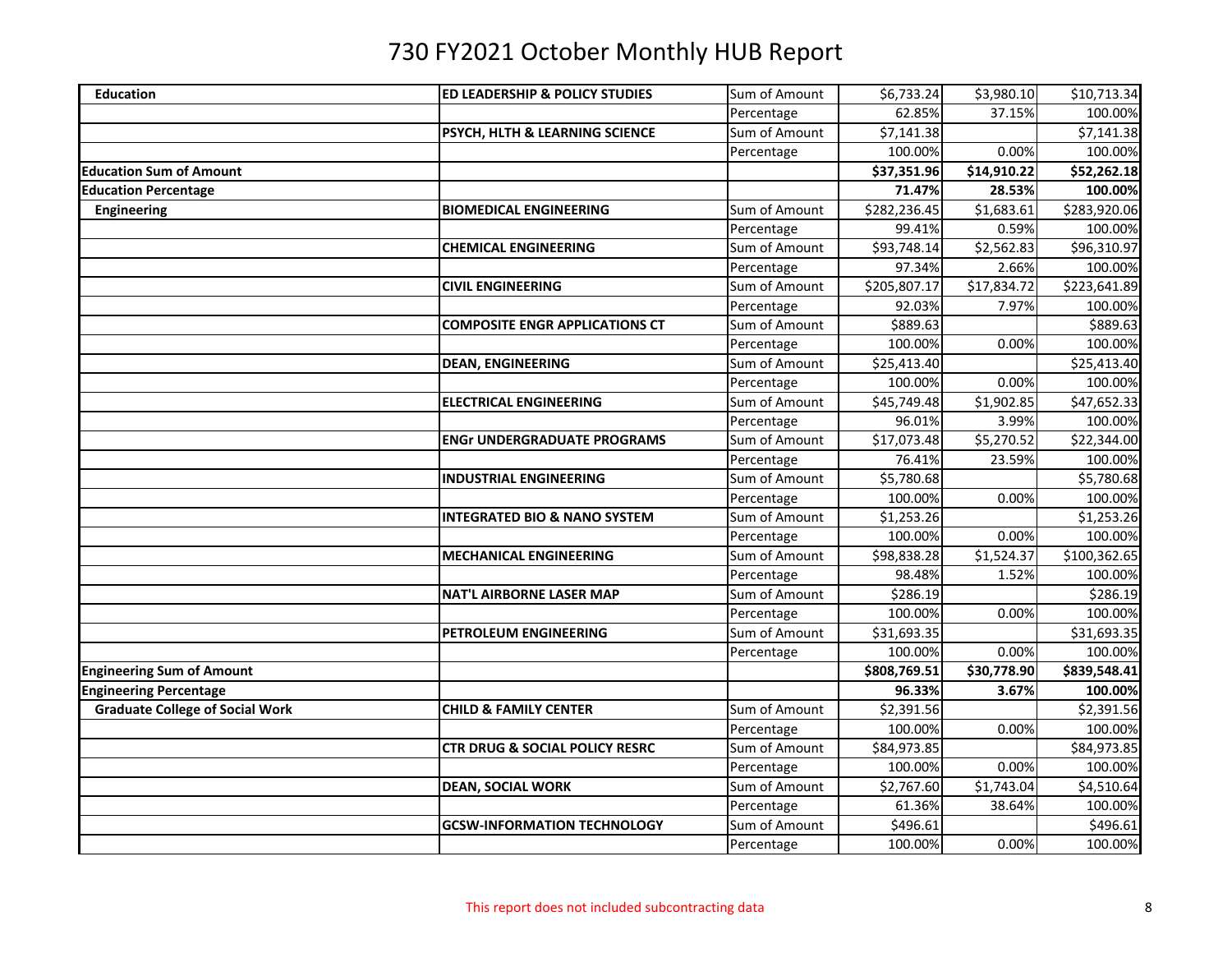| <b>Graduate College of Social Work</b>               | LATINA MATERNAL & FAMILY HLTH             | Sum of Amount | \$7,800.00   | \$246.06    | \$8,046.06          |
|------------------------------------------------------|-------------------------------------------|---------------|--------------|-------------|---------------------|
|                                                      |                                           | Percentage    | 96.94%       | 3.06%       | 100.00%             |
|                                                      | OCP                                       | Sum of Amount | \$350.18     |             | \$350.18            |
|                                                      |                                           | Percentage    | 100.00%      | 0.00%       | 100.00%             |
| <b>Graduate College of Social Work Sum of Amount</b> |                                           |               | \$98,779.80  | \$1,989.10  | \$100,768.90        |
| <b>Graduate College of Social Work Percentage</b>    |                                           |               | 98.03%       | 1.97%       | 100.00%             |
| <b>Honors College</b>                                | <b>DEAN, HONORS COLLEGE</b>               | Sum of Amount | \$4,303.48   | \$354.36    | \$4,657.84          |
|                                                      |                                           | Percentage    | 92.39%       | 7.61%       | 100.00%             |
|                                                      | <b>FORENSICS PROGRAM</b>                  | Sum of Amount | \$2,372.48   |             | \$2,372.48          |
|                                                      |                                           | Percentage    | 100.00%      | 0.00%       | 100.00%             |
| <b>Honors College Sum of Amount</b>                  |                                           |               | \$6,675.96   | \$354.36    | \$7,030.32          |
| Honors College Percentage                            |                                           |               | 94.96%       | 5.04%       | 100.00%             |
| <b>Hotel and Restaurant Management</b>               | <b>DEAN, HOTEL &amp; RESTAURANT MANAG</b> | Sum of Amount | \$15,365.60  | \$59.82     | \$15,425.42         |
|                                                      |                                           | Percentage    | 99.61%       | 0.39%       | 100.00%             |
|                                                      | HOTEL AND RESTAURANT MANAGEMEN            | Sum of Amount | \$107,644.26 | \$2,989.69  | \$110,633.95        |
|                                                      |                                           | Percentage    | 97.30%       | 2.70%       | 100.00%             |
| <b>Hotel and Restaurant Management Sum of Amount</b> |                                           |               | \$123,009.86 | \$3,049.51  | \$126,059.37        |
| <b>Hotel and Restaurant Management Percentage</b>    |                                           |               | 97.58%       | 2.42%       | 100.00%             |
| <b>Law Center</b>                                    | <b>ALUMNI RELATIONS, LAW</b>              | Sum of Amount |              | \$1,225.54  | \$1,225.54          |
|                                                      |                                           | Percentage    | 0.00%        | 100.00%     | 100.00%             |
|                                                      | <b>BLAKELEY INSTITUTE</b>                 | Sum of Amount |              | \$144.59    | \$144.59            |
|                                                      |                                           | Percentage    | 0.00%        | 100.00%     | 100.00%             |
|                                                      | <b>BUSINESS SERVICES, LAW</b>             | Sum of Amount | \$931.28     | \$45.40     | \$976.68            |
|                                                      |                                           | Percentage    | 95.35%       | 4.65%       | 100.00%             |
|                                                      | <b>CAREER SERVICES, LAW</b>               | Sum of Amount | \$0.42       |             | \$0.42              |
|                                                      |                                           | Percentage    | 100.00%      | 0.00%       | 100.00%             |
|                                                      | <b>CENTER PROGRAMS, LAW</b>               | Sum of Amount | \$42.00      |             | $\overline{$}42.00$ |
|                                                      |                                           | Percentage    | 100.00%      | 0.00%       | 100.00%             |
|                                                      | <b>FACILITIES, LAW</b>                    | Sum of Amount | \$686.00     |             | \$686.00            |
|                                                      |                                           | Percentage    | 100.00%      | 0.00%       | 100.00%             |
|                                                      | <b>FACULTY SUPPORT LAW</b>                | Sum of Amount | \$392.06     | \$155.43    | \$547.49            |
|                                                      |                                           | Percentage    | 71.61%       | 28.39%      | 100.00%             |
|                                                      | <b>HEALTH LAW &amp; POLICY INSTITUTE</b>  | Sum of Amount | \$43.19      |             | \$43.19             |
|                                                      |                                           | Percentage    | 100.00%      | 0.00%       | 100.00%             |
|                                                      | <b>LAW FOUNDATION</b>                     | Sum of Amount |              | \$16.24     | \$16.24             |
|                                                      |                                           | Percentage    | 0.00%        | 100.00%     | 100.00%             |
|                                                      | <b>LAW INFORMATION TECHNOLOGY</b>         | Sum of Amount | \$17,238.82  | \$17,890.00 | \$35,128.82         |
|                                                      |                                           | Percentage    | 49.07%       | 50.93%      | 100.00%             |
|                                                      | <b>LAW LIBRARY</b>                        | Sum of Amount | \$49,228.96  |             | \$49,228.96         |
|                                                      |                                           | Percentage    | 100.00%      | 0.00%       | 100.00%             |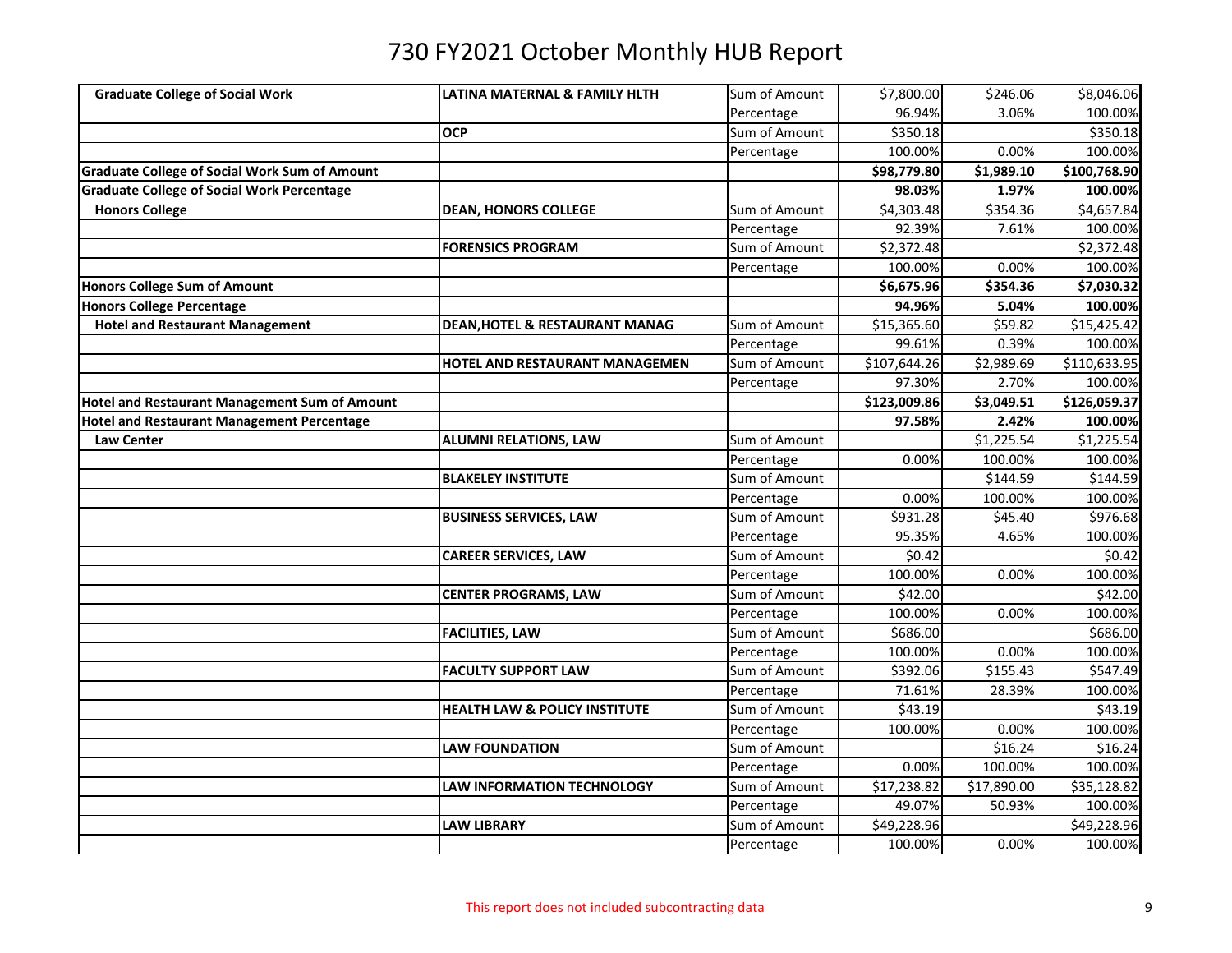| <b>Law Center</b>                       | LEGAL AID CLINIC, LAW                   | Sum of Amount | \$152.03    | \$73.23     | \$225.26    |
|-----------------------------------------|-----------------------------------------|---------------|-------------|-------------|-------------|
|                                         |                                         | Percentage    | 67.49%      | 32.51%      | 100.00%     |
|                                         | PUBLIC RELS & MARKETING, LAW            | Sum of Amount | \$5,788.98  |             | \$5,788.98  |
|                                         |                                         | Percentage    | 100.00%     | 0.00%       | 100.00%     |
|                                         | <b>STUDENT SERVICES, LAW</b>            | Sum of Amount | \$824.71    | \$78.75     | \$903.46    |
|                                         |                                         | Percentage    | 91.28%      | 8.72%       | 100.00%     |
| Law Center Sum of Amount                |                                         |               | \$75,328.45 | \$19,629.18 | \$94,957.63 |
| Law Center Percentage                   |                                         |               | 79.33%      | 20.67%      | 100.00%     |
| <b>Liberal Arts and Social Sciences</b> | <b>AEROSPACE STUDIES</b>                | Sum of Amount | \$501.98    |             | \$501.98    |
|                                         |                                         | Percentage    | 100.00%     | 0.00%       | 100.00%     |
|                                         | <b>AFRICAN-AMERICAN STUDIES</b>         | Sum of Amount | \$0.42      | \$289.78    | \$290.20    |
|                                         |                                         | Percentage    | 0.14%       | 99.86%      | 100.00%     |
|                                         | <b>ARTE PUBLICO</b>                     | Sum of Amount | \$64,677.06 | \$131.86    | \$64,808.92 |
|                                         |                                         | Percentage    | 99.80%      | 0.20%       | 100.00%     |
|                                         | <b>CENTER FOR PUBLIC HISTORY</b>        | Sum of Amount | \$1,532.21  | \$600.00    | \$2,132.21  |
|                                         |                                         | Percentage    | 71.86%      | 28.14%      | 100.00%     |
|                                         | <b>COMMUNICATION</b>                    | Sum of Amount | \$651.94    | \$26.30     | \$678.24    |
|                                         |                                         | Percentage    | 96.12%      | 3.88%       | 100.00%     |
|                                         | <b>COMMUNICATIONS DISORDERS</b>         | Sum of Amount | \$7,716.18  | \$2,112.07  | \$9,828.25  |
|                                         |                                         | Percentage    | 78.51%      | 21.49%      | 100.00%     |
|                                         | <b>COMPARATIVE CULTURAL STUDIES</b>     | Sum of Amount | \$1,998.88  | \$1,516.92  | \$3,515.80  |
|                                         |                                         | Percentage    | 56.85%      | 43.15%      | 100.00%     |
|                                         | <b>DEAN, LIBERAL ARTS &amp; SOC SCI</b> | Sum of Amount | \$6,532.41  | \$14,847.44 | \$21,379.85 |
|                                         |                                         | Percentage    | 30.55%      | 69.45%      | 100.00%     |
|                                         | <b>ECONOMICS</b>                        | Sum of Amount | \$3,356.08  | \$4,358.08  | \$7,714.16  |
|                                         |                                         | Percentage    | 43.51%      | 56.49%      | 100.00%     |
|                                         | <b>ENGLISH</b>                          | Sum of Amount | \$3,360.72  | \$15,927.19 | \$19,287.91 |
|                                         |                                         | Percentage    | 17.42%      | 82.58%      | 100.00%     |
|                                         | <b>HEALTH AND HUMAN PERFORMANCE</b>     | Sum of Amount | \$29,445.77 | \$45.00     | \$29,490.77 |
|                                         |                                         | Percentage    | 99.85%      | 0.15%       | 100.00%     |
|                                         | <b>HISPANIC STUDIES</b>                 | Sum of Amount | \$1,330.78  | \$785.80    | \$2,116.58  |
|                                         |                                         | Percentage    | 62.87%      | 37.13%      | 100.00%     |
|                                         | <b>HISTORY</b>                          | Sum of Amount | \$4,398.40  |             | \$4,398.40  |
|                                         |                                         | Percentage    | 100.00%     | 0.00%       | 100.00%     |
|                                         | <b>MEXICAN-AMERICAN STUDIES</b>         | Sum of Amount | \$74,734.76 | \$525.92    | \$75,260.68 |
|                                         |                                         | Percentage    | 99.30%      | 0.70%       | 100.00%     |
|                                         | <b>MODERN AND CLASSICAL LANGUAGES</b>   | Sum of Amount | \$1,711.11  |             | \$1,711.11  |
|                                         |                                         | Percentage    | 100.00%     | 0.00%       | 100.00%     |
|                                         | <b>PHILOSOPHY</b>                       | Sum of Amount | \$5,000.00  |             | \$5,000.00  |
|                                         |                                         | Percentage    | 100.00%     | 0.00%       | 100.00%     |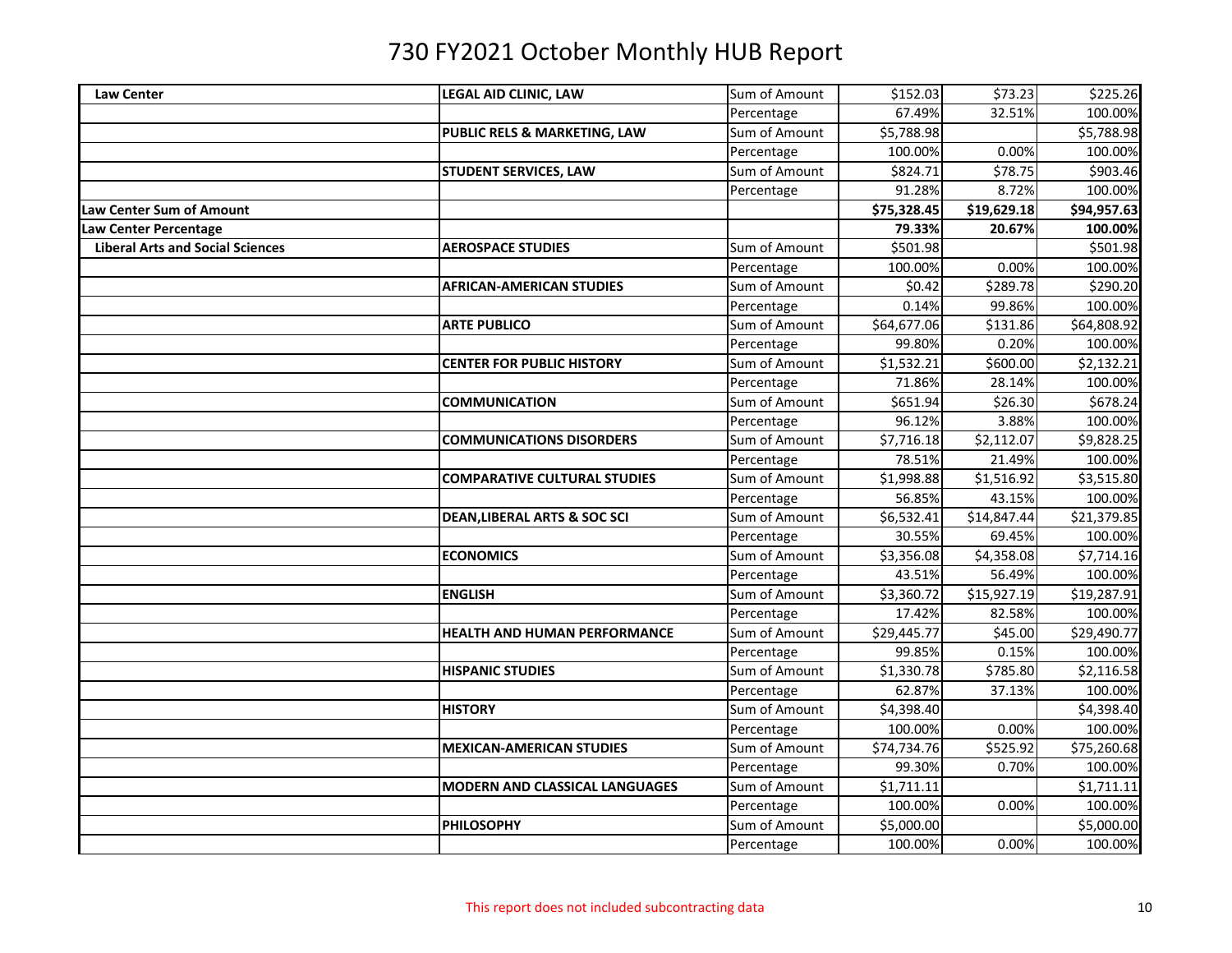| <b>Liberal Arts and Social Sciences</b>               | POLITICAL SCIENCE                        | Sum of Amount | \$1,750.60   | \$7,177.72              | \$8,928.32     |
|-------------------------------------------------------|------------------------------------------|---------------|--------------|-------------------------|----------------|
|                                                       |                                          | Percentage    | 19.61%       | 80.39%                  | 100.00%        |
|                                                       | <b>PSYCHOLOGY</b>                        | Sum of Amount | \$31,313.94  | \$60.49                 | \$31,374.43    |
|                                                       |                                          | Percentage    | 99.81%       | 0.19%                   | 100.00%        |
|                                                       | <b>SOCIOLOGY</b>                         | Sum of Amount | \$528.92     | \$5,604.56              | \$6,133.48     |
|                                                       |                                          | Percentage    | 8.62%        | 91.38%                  | 100.00%        |
|                                                       | <b>WOMEN'S STUDIES PROGRAM</b>           | Sum of Amount | \$74.05      | \$45.00                 | \$119.05       |
|                                                       |                                          | Percentage    | 62.20%       | 37.80%                  | 100.00%        |
| <b>Liberal Arts and Social Sciences Sum of Amount</b> |                                          |               | \$240,616.21 | \$54,054.13             | \$294,670.34   |
| Liberal Arts and Social Sciences Percentage           |                                          |               | 81.66%       | 18.34%                  | 100.00%        |
| Library                                               | <b>UNIVERSITY LIBRARIES</b>              | Sum of Amount | \$84,058.82  | \$12,758.73             | \$96,817.55    |
|                                                       |                                          | Percentage    | 86.82%       | 13.18%                  | 100.00%        |
| <b>Library Sum of Amount</b>                          |                                          |               | \$84,058.82  | \$12,758.73             | \$96,817.55    |
| Library Percentage                                    |                                          |               | 86.82%       | 13.18%                  | 100.00%        |
| <b>Natural Science and Mathematics</b>                | <b>BIOLOGY &amp; BIOCHEMISTRY</b>        | Sum of Amount | \$314,612.97 | \$8,546.25              | \$323,159.22   |
|                                                       |                                          | Percentage    | 97.36%       | 2.64%                   | 100.00%        |
|                                                       | <b>CHEMISTRY</b>                         | Sum of Amount | \$148,120.27 | \$20,794.64             | \$168,914.91   |
|                                                       |                                          | Percentage    | 87.69%       | 12.31%                  | 100.00%        |
|                                                       | <b>COMPUTER SCIENCE</b>                  | Sum of Amount | \$28,882.29  | \$7,534.91              | \$36,417.20    |
|                                                       |                                          | Percentage    | 79.31%       | 20.69%                  | 100.00%        |
|                                                       | <b>CTR FOR NUCLEAR REC&amp;CELL SIGN</b> | Sum of Amount | \$48,848.21  | \$6,684.59              | \$55,532.80    |
|                                                       |                                          | Percentage    | 87.96%       | 12.04%                  | 100.00%        |
|                                                       | <b>DEAN, NATURAL SCIENCE &amp; MATHE</b> | Sum of Amount | \$195,257.22 | \$5,850.00              | \$201,107.22   |
|                                                       |                                          | Percentage    | 97.09%       | 2.91%                   | 100.00%        |
|                                                       | <b>EARTH &amp; ATMOSPHERIC SCIENCES</b>  | Sum of Amount | \$47,644.12  | $\overline{$}21,473.74$ | \$69,117.86    |
|                                                       |                                          | Percentage    | 68.93%       | 31.07%                  | 100.00%        |
|                                                       | <b>HOUSTON COASTAL CENTER</b>            | Sum of Amount | \$38.08      |                         | \$38.08        |
|                                                       |                                          | Percentage    | 100.00%      | 0.00%                   | 100.00%        |
|                                                       | <b>INSTITUTE FOR CLIMATE/ATMO SCI</b>    | Sum of Amount | \$500.00     |                         | \$500.00       |
|                                                       |                                          | Percentage    | 100.00%      | 0.00%                   | 100.00%        |
|                                                       | <b>MATHEMATICS</b>                       | Sum of Amount | \$14,374.51  | \$396.00                | \$14,770.51    |
|                                                       |                                          | Percentage    | 97.32%       | 2.68%                   | 100.00%        |
|                                                       | <b>PHYSICS</b>                           | Sum of Amount | \$182,300.48 |                         | \$182,300.48   |
|                                                       |                                          | Percentage    | 100.00%      | 0.00%                   | 100.00%        |
| <b>Natural Science and Mathematics Sum of Amount</b>  |                                          |               | \$980,578.15 | \$71,280.13             | \$1,051,858.28 |
| <b>Natural Science and Mathematics Percentage</b>     |                                          |               | 93.22%       | 6.78%                   | 100.00%        |
| Optometry                                             | <b>DEAN, OPTOMETRY</b>                   | Sum of Amount | \$185,279.13 | \$4,921.27              | \$190,200.40   |
|                                                       |                                          | Percentage    | 97.41%       | 2.59%                   | 100.00%        |
|                                                       | <b>OPT VISION SCIENCES</b>               | Sum of Amount | \$57,653.42  | \$2,240.00              | \$59,893.42    |
|                                                       |                                          | Percentage    | 96.26%       | 3.74%                   | 100.00%        |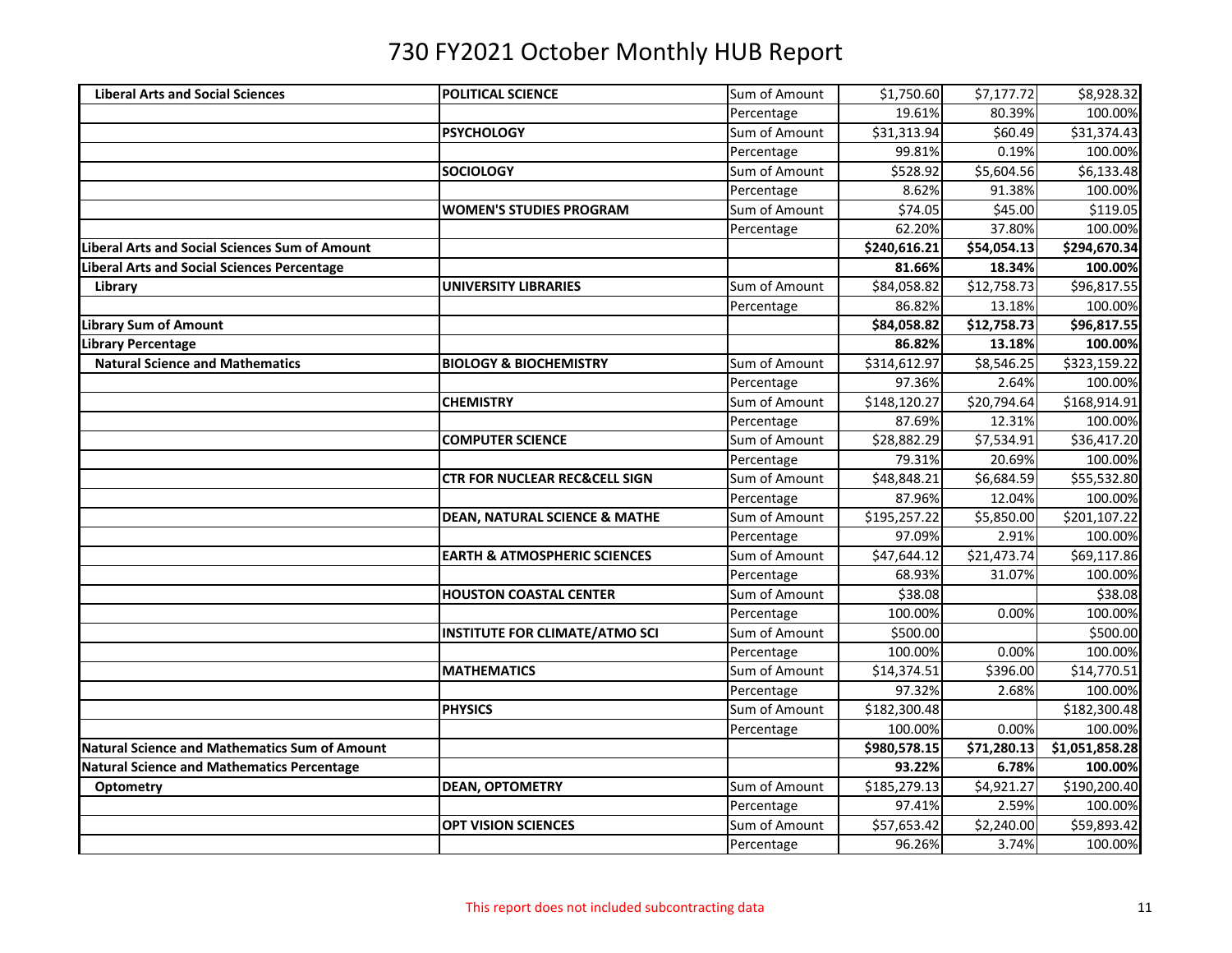| Optometry                      | <b>OPTOMETRY CLINIC</b>                   | Sum of Amount | \$248,158.26 | \$1,363.06  | \$249,521.32 |
|--------------------------------|-------------------------------------------|---------------|--------------|-------------|--------------|
|                                |                                           | Percentage    | 99.45%       | 0.55%       | 100.00%      |
| <b>Optometry Sum of Amount</b> |                                           |               | \$491,090.81 | \$8,524.33  | \$499,615.14 |
| <b>Optometry Percentage</b>    |                                           |               | 98.29%       | 1.71%       | 100.00%      |
| Pharmacy                       | <b>DEAN, PHARMACY</b>                     | Sum of Amount | \$21,234.91  | \$8,713.19  | \$29,948.10  |
|                                |                                           | Percentage    | 70.91%       | 29.09%      | 100.00%      |
|                                | <b>EXPERIENTIAL PROGRAMS</b>              | Sum of Amount | \$7,200.00   |             | \$7,200.00   |
|                                |                                           | Percentage    | 100.00%      | 0.00%       | 100.00%      |
|                                | PHAR HEALTH OUTCOMES & POLICY             | Sum of Amount | \$257,341.37 | \$542.38    | \$257,883.75 |
|                                |                                           | Percentage    | 99.79%       | 0.21%       | 100.00%      |
|                                | <b>PHARM PRAC &amp; TRANS RESEARCH</b>    | Sum of Amount | \$35,288.42  | \$3,589.00  | \$38,877.42  |
|                                |                                           | Percentage    | 90.77%       | 9.23%       | 100.00%      |
|                                | PHARMACOLOGICAL & PHARMACEUTIC            | Sum of Amount | \$190,901.84 | \$8,357.69  | \$199,259.53 |
|                                |                                           | Percentage    | 95.81%       | 4.19%       | 100.00%      |
|                                | <b>PREMIER CENTER</b>                     | Sum of Amount | \$4,986.00   |             | \$4,986.00   |
|                                |                                           | Percentage    | 100.00%      | 0.00%       | 100.00%      |
|                                | <b>STUDENT SERVICES PHARMACY</b>          | Sum of Amount |              | $-538.94$   | $-538.94$    |
|                                |                                           | Percentage    | 0.00%        | 100.00%     | 100.00%      |
| <b>Pharmacy Sum of Amount</b>  |                                           |               | \$516,952.54 | \$21,163.32 | \$538,115.86 |
| <b>Pharmacy Percentage</b>     |                                           |               | 96.07%       | 3.93%       | 100.00%      |
| Research                       | AMI: ADV MANUFACTURING INSTITU            | Sum of Amount | \$20,285.39  | \$1,006.46  | \$21,291.85  |
|                                |                                           | Percentage    | 95.27%       | 4.73%       | 100.00%      |
|                                | <b>ANIMAL CARE OPERATIONS</b>             | Sum of Amount | \$10,941.14  | \$7,131.77  | \$18,072.91  |
|                                |                                           | Percentage    | 60.54%       | 39.46%      | 100.00%      |
|                                | <b>BUSINESS OPERATIONS</b>                | Sum of Amount |              | \$1,514.57  | \$1,514.57   |
|                                |                                           | Percentage    | 0.00%        | 100.00%     | 100.00%      |
|                                | <b>CTR FOR ADV COMPUTI &amp; DATA SYS</b> | Sum of Amount | \$2,859.38   |             | \$2,859.38   |
|                                |                                           | Percentage    | 100.00%      | 0.00%       | 100.00%      |
|                                | <b>DOR COMMUNICATIONS</b>                 | Sum of Amount | \$5,971.85   |             | \$5,971.85   |
|                                |                                           | Percentage    | 100.00%      | 0.00%       | 100.00%      |
|                                | <b>ENVIRONMENT HEALTH &amp; LIFE SAFE</b> | Sum of Amount | \$15,984.04  | \$101.87    | \$16,085.91  |
|                                |                                           | Percentage    | 99.37%       | 0.63%       | 100.00%      |
|                                | <b>GRANTS AND CONTRACTS</b>               | Sum of Amount | \$8,610.36   | \$19,558.58 | \$28,168.94  |
|                                |                                           | Percentage    | 30.57%       | 69.43%      | 100.00%      |
|                                | <b>HPE - DATA SCIENCE CENTER</b>          | Sum of Amount | \$29,043.60  |             | \$29,043.60  |
|                                |                                           | Percentage    | 100.00%      | 0.00%       | 100.00%      |
|                                | OFFICE OF INTELL PROPERTY MGMT            | Sum of Amount | \$88,741.35  | \$14,977.72 | \$103,719.07 |
|                                |                                           | Percentage    | 85.56%       | 14.44%      | 100.00%      |
|                                | <b>RESEARCH</b>                           | Sum of Amount | \$34,240.00  |             | \$34,240.00  |
|                                |                                           | Percentage    | 100.00%      | 0.00%       | 100.00%      |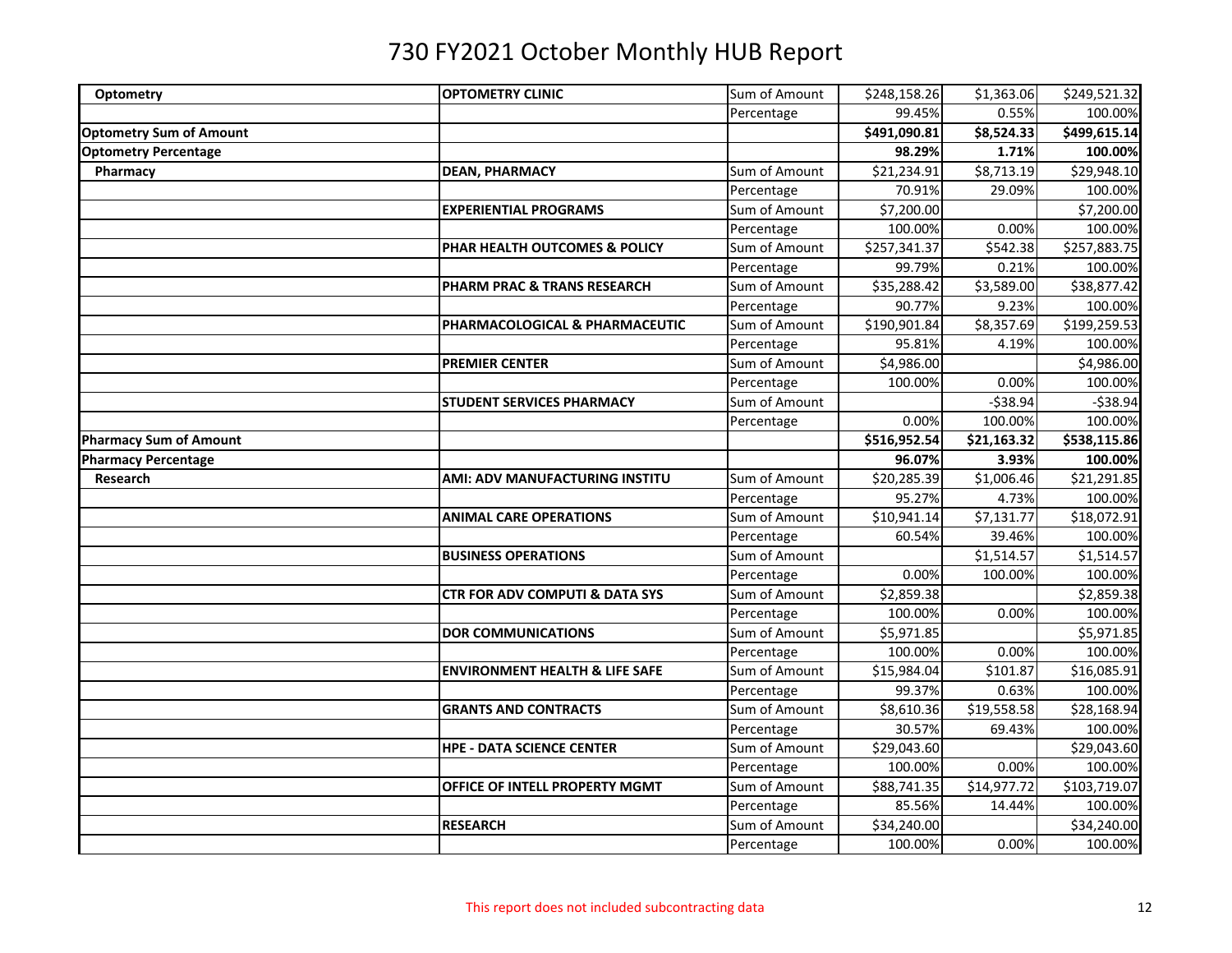| Research                      | <b>RESEARCH ADMINISTRATION</b>            | Sum of Amount | \$11,277.28  |             | \$11,277.28  |
|-------------------------------|-------------------------------------------|---------------|--------------|-------------|--------------|
|                               |                                           | Percentage    | 100.00%      | 0.00%       | 100.00%      |
|                               | <b>RESEARCH INTEGRITY &amp; OVERSIGHT</b> | Sum of Amount | \$3,456.25   |             | \$3,456.25   |
|                               |                                           | Percentage    | 100.00%      | 0.00%       | 100.00%      |
|                               | <b>TIMES</b>                              | Sum of Amount | \$50,179.78  | \$327.76    | \$50,507.54  |
|                               |                                           | Percentage    | 99.35%       | 0.65%       | 100.00%      |
|                               | TX CTR SUPERCONDUCTIVITY AT UH            | Sum of Amount | \$41,130.71  | \$768.54    | \$41,899.25  |
|                               |                                           | Percentage    | 98.17%       | 1.83%       | 100.00%      |
|                               | <b>VP FOR RESEARCH CENTRAL OFFICE</b>     | Sum of Amount | \$43,823.92  | \$25.77     | \$43,849.69  |
|                               |                                           | Percentage    | 99.94%       | 0.06%       | 100.00%      |
| <b>Research Sum of Amount</b> |                                           |               | \$366,545.05 | \$45,413.04 | \$411,958.09 |
| <b>Research Percentage</b>    |                                           |               | 88.98%       | 11.02%      | 100.00%      |
| <b>Student Affairs</b>        | <b>ADMISSIONS</b>                         | Sum of Amount | \$4,490.61   | \$14,826.12 | \$19,316.73  |
|                               |                                           | Percentage    | 23.25%       | 76.75%      | 100.00%      |
|                               | <b>CAMPUS RECREATION</b>                  | Sum of Amount | \$20,615.09  |             | \$20,615.09  |
|                               |                                           | Percentage    | 100.00%      | 0.00%       | 100.00%      |
|                               | <b>CENTER FOR STUDENT INVOLVEMENT</b>     | Sum of Amount | \$43.43      |             | \$43.43      |
|                               |                                           | Percentage    | 100.00%      | 0.00%       | 100.00%      |
|                               | <b>CENTER FOR STUDENT MEDIA</b>           | Sum of Amount | \$445.53     |             | \$445.53     |
|                               |                                           | Percentage    | 100.00%      | 0.00%       | 100.00%      |
|                               | <b>CENTER FOR STUDENTS W/DISABILI</b>     | Sum of Amount | \$9,315.23   | \$6,495.25  | \$15,810.48  |
|                               |                                           | Percentage    | 58.92%       | 41.08%      | 100.00%      |
|                               | <b>CHILDREN'S LEARNING CENTER</b>         | Sum of Amount | \$7,021.28   | \$345.45    | \$7,366.73   |
|                               |                                           | Percentage    | 95.31%       | 4.69%       | 100.00%      |
|                               | <b>CNTR FOR DIVERSITY &amp; INCLUSION</b> | Sum of Amount | \$67.01      |             | \$67.01      |
|                               |                                           | Percentage    | 100.00%      | 0.00%       | 100.00%      |
|                               | <b>COUGARS IN RECOVERY</b>                | Sum of Amount | \$317.00     |             | \$317.00     |
|                               |                                           | Percentage    | 100.00%      | 0.00%       | 100.00%      |
|                               | <b>COUNSELING AND PSYCH SVCS</b>          | Sum of Amount | \$1,391.67   |             | \$1,391.67   |
|                               |                                           | Percentage    | 100.00%      | 0.00%       | 100.00%      |
|                               | <b>CTR FRATERNITY &amp; SORORITY LIFE</b> | Sum of Amount | \$238.80     |             | \$238.80     |
|                               |                                           | Percentage    | 100.00%      | 0.00%       | 100.00%      |
|                               | <b>DEAN OF STUDENTS</b>                   | Sum of Amount | \$531.24     | $-526.78$   | \$504.46     |
|                               |                                           | Percentage    | 105.31%      | $-5.31%$    | 100.00%      |
|                               | <b>INTEGRATED ENROLLMENT SERVICES</b>     | Sum of Amount | \$284,628.54 | \$56,017.00 | \$340,645.54 |
|                               |                                           | Percentage    | 83.56%       | 16.44%      | 100.00%      |
|                               | <b>INTL STUDENT &amp; SCHOLAR SERVIC</b>  | Sum of Amount | \$51.41      |             | \$51.41      |
|                               |                                           | Percentage    | 100.00%      | 0.00%       | 100.00%      |
|                               | <b>LGBTQ RESOURCE CENTER</b>              | Sum of Amount |              | \$28.15     | \$28.15      |
|                               |                                           | Percentage    | 0.00%        | 100.00%     | 100.00%      |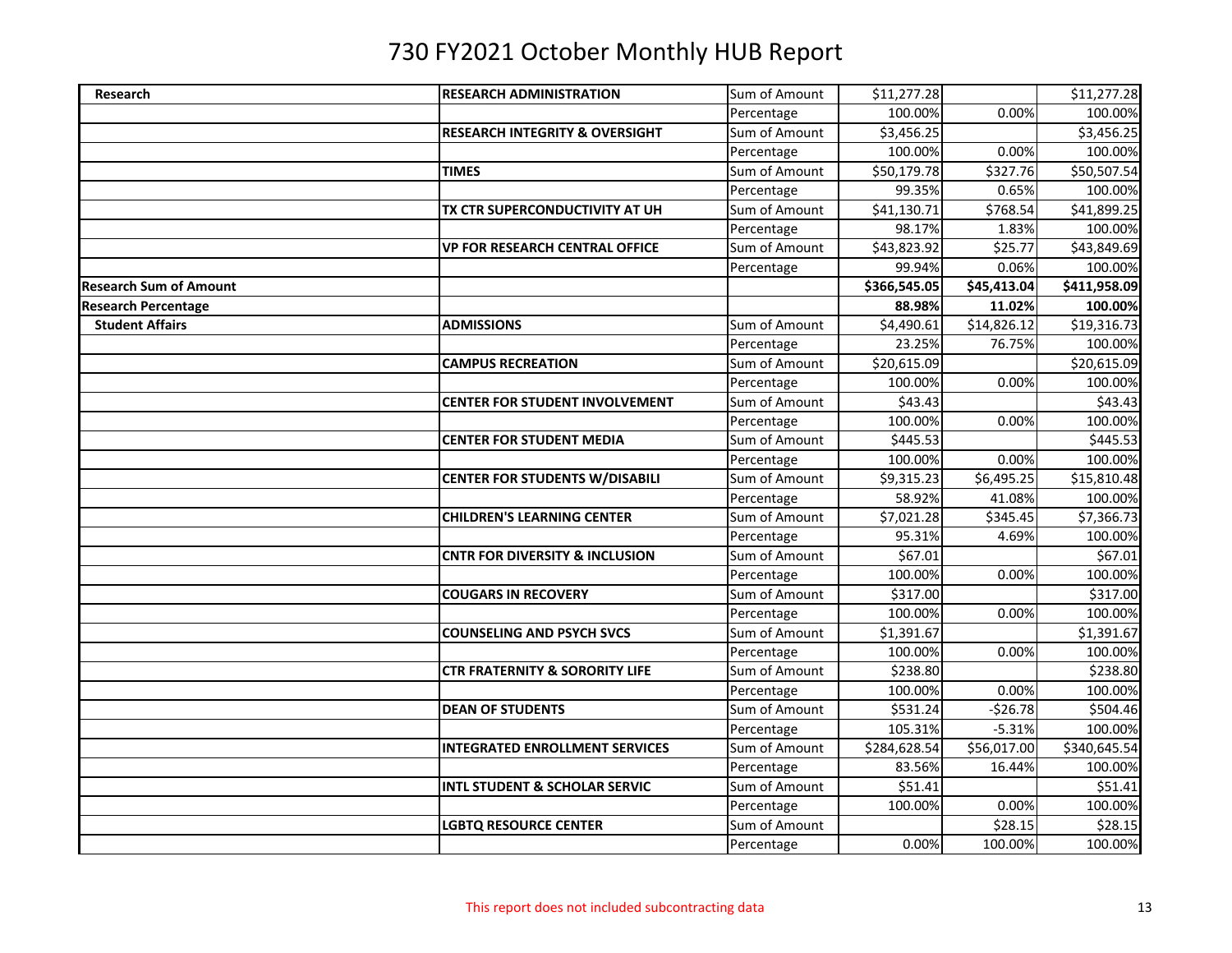| <b>Student Affairs</b>               | <b>OFC OF THE UNIVERSIT REGISTRAR</b>     | Sum of Amount | \$7,386.24   |              | \$7,386.24   |
|--------------------------------------|-------------------------------------------|---------------|--------------|--------------|--------------|
|                                      |                                           | Percentage    | 100.00%      | 0.00%        | 100.00%      |
|                                      | <b>RELIGION CENTER</b>                    | Sum of Amount | \$1,996.13   | \$104.99     | \$2,101.12   |
|                                      |                                           | Percentage    | 95.00%       | 5.00%        | 100.00%      |
|                                      | <b>SCHOLARSIPS &amp; FINANCIAL AID</b>    | Sum of Amount | \$1,653.99   | \$3,637.00   | \$5,290.99   |
|                                      |                                           | Percentage    | 31.26%       | 68.74%       | 100.00%      |
|                                      | <b>STU COMMUNICATION &amp; MARKETING</b>  | Sum of Amount | \$100.00     |              | \$100.00     |
|                                      |                                           | Percentage    | 100.00%      | 0.00%        | 100.00%      |
|                                      | <b>STU HOUSING - RESIDE LIFE</b>          | Sum of Amount | \$41,606.65  | \$4,782.64   | \$46,389.29  |
|                                      |                                           | Percentage    | 89.69%       | 10.31%       | 100.00%      |
|                                      | <b>STUDENT AFFAIRS</b>                    | Sum of Amount | \$1,062.07   |              | \$1,062.07   |
|                                      |                                           | Percentage    | 100.00%      | 0.00%        | 100.00%      |
|                                      | <b>STUDENT AFFAIRS BUSINESS SRVC</b>      | Sum of Amount | \$457.17     | \$2,047.66   | \$2,504.83   |
|                                      |                                           | Percentage    | 18.25%       | 81.75%       | 100.00%      |
|                                      | <b>STUDENT AFFAIRS IT SERVICES</b>        | Sum of Amount | \$718.93     | \$53,904.00  | \$54,622.93  |
|                                      |                                           | Percentage    | 1.32%        | 98.68%       | 100.00%      |
|                                      | <b>STUDENT CENTER</b>                     | Sum of Amount | \$5,588.66   | \$29.84      | \$5,618.50   |
|                                      |                                           | Percentage    | 99.47%       | 0.53%        | 100.00%      |
|                                      | <b>STUDENT HEALTH CENTER</b>              | Sum of Amount | \$103,835.82 | \$29,410.85  | \$133,246.67 |
|                                      |                                           | Percentage    | 77.93%       | 22.07%       | 100.00%      |
|                                      | <b>UNIVERSITY CAREER SERVICES</b>         | Sum of Amount | \$742.02     |              | \$742.02     |
|                                      |                                           | Percentage    | 100.00%      | 0.00%        | 100.00%      |
|                                      | <b>URBAN EXPERIENCE</b>                   | Sum of Amount | \$5.70       |              | \$5.70       |
|                                      |                                           | Percentage    | 100.00%      | 0.00%        | 100.00%      |
|                                      | <b>VETERAN SERVICES</b>                   | Sum of Amount | \$34.09      |              | \$34.09      |
|                                      |                                           | Percentage    | 100.00%      | 0.00%        | 100.00%      |
|                                      | <b>WELLNESS CENTER</b>                    | Sum of Amount | \$3,983.65   | \$200.55     | \$4,184.20   |
|                                      |                                           | Percentage    | 95.21%       | 4.79%        | 100.00%      |
|                                      | <b>WOMEN &amp; GENDER RESOURCE CENTER</b> | Sum of Amount | \$149.52     |              | \$149.52     |
|                                      |                                           | Percentage    | 100.00%      | 0.00%        | 100.00%      |
| <b>Student Affairs Sum of Amount</b> |                                           |               | \$498,477.48 | \$171,802.72 | \$670,280.20 |
| <b>Student Affairs Percentage</b>    |                                           |               | 74.37%       | 25.63%       | 100.00%      |
| <b>Technology</b>                    | <b>CONSTRUCTION MANAGEMENT</b>            | Sum of Amount | \$8,724.21   | \$2,553.99   | \$11,278.20  |
|                                      |                                           | Percentage    | 77.35%       | 22.65%       | 100.00%      |
|                                      | <b>DEAN, TECHNOLOGY</b>                   | Sum of Amount | \$47,973.67  | \$44,515.29  | \$92,488.96  |
|                                      |                                           | Percentage    | 51.87%       | 48.13%       | 100.00%      |
|                                      | <b>ENGINEERING TECHNOLOGY</b>             | Sum of Amount | \$14,357.46  | \$9,113.19   | \$23,470.65  |
|                                      |                                           | Percentage    | 61.17%       | 38.83%       | 100.00%      |
|                                      | <b>HUMAN DEVELOP AND CONSUMER SCI</b>     | Sum of Amount | \$488.59     |              | \$488.59     |
|                                      |                                           | Percentage    | 100.00%      | 0.00%        | 100.00%      |